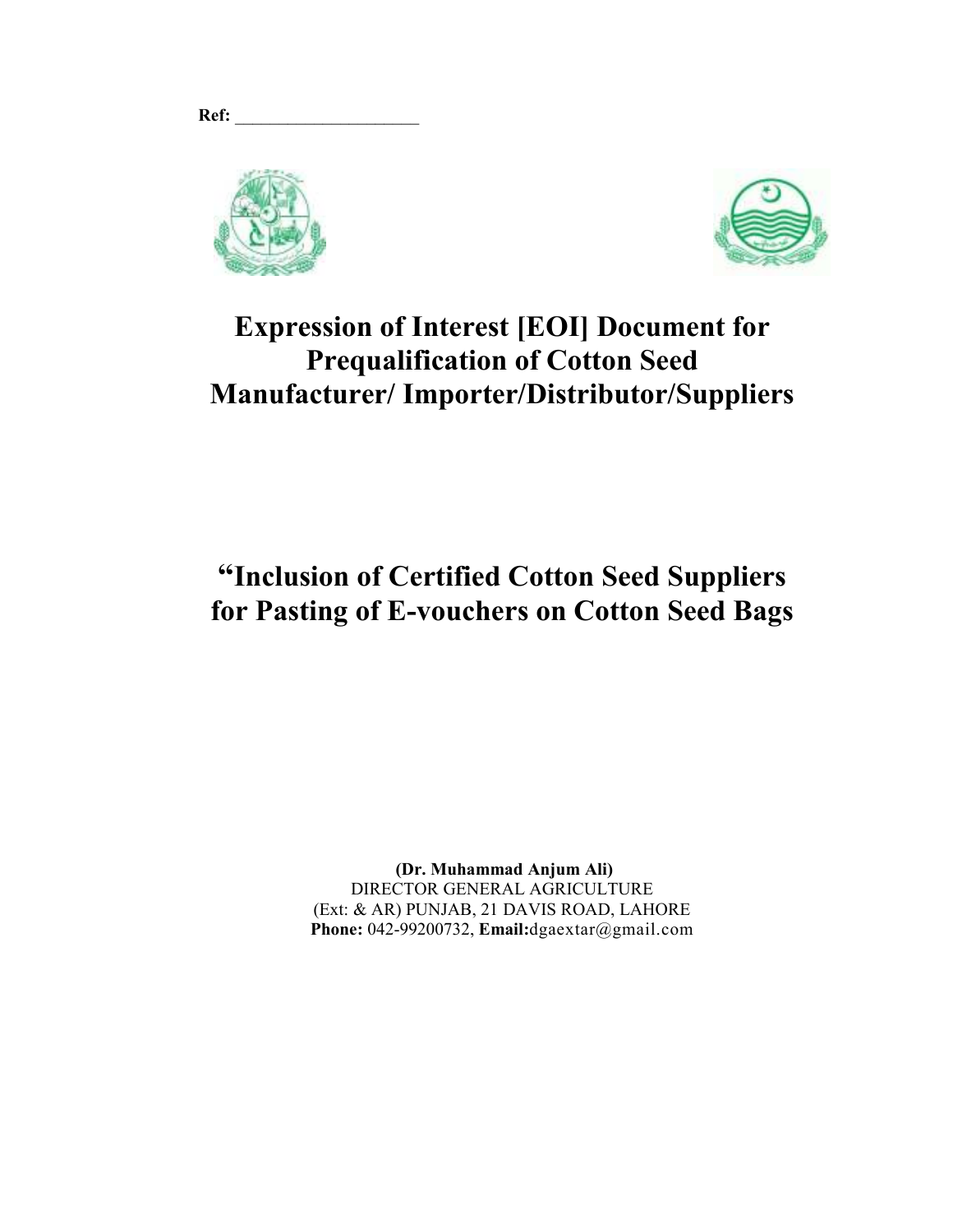# Table of Contents

| Generation of Unique codes and printing of E-Vouchers (Table 1)  10<br>a) |  |
|---------------------------------------------------------------------------|--|
|                                                                           |  |
|                                                                           |  |
|                                                                           |  |
| $\mathcal{C}$ .                                                           |  |
| $d$ .                                                                     |  |
| e.                                                                        |  |
| f.                                                                        |  |
|                                                                           |  |
|                                                                           |  |
|                                                                           |  |
|                                                                           |  |
|                                                                           |  |
|                                                                           |  |
| CLARIFICATIONS IN RELATION TO EOI DOCUMENTS  16                           |  |
|                                                                           |  |
| CHANGE IN INFORMATION PROVIDED TO PRE-QUALIFICATION                       |  |
|                                                                           |  |
| DOCUMENTS ESTABLISHING THE ELIGIBILITY OF APPLICANT 17                    |  |
| DOCUMENTS ESTABLISHING THE QUALIFICATIONS OF APPLICANT                    |  |
|                                                                           |  |
|                                                                           |  |
|                                                                           |  |
| SEALING AND IDENTIFICATION OF APPLICATION  18                             |  |
|                                                                           |  |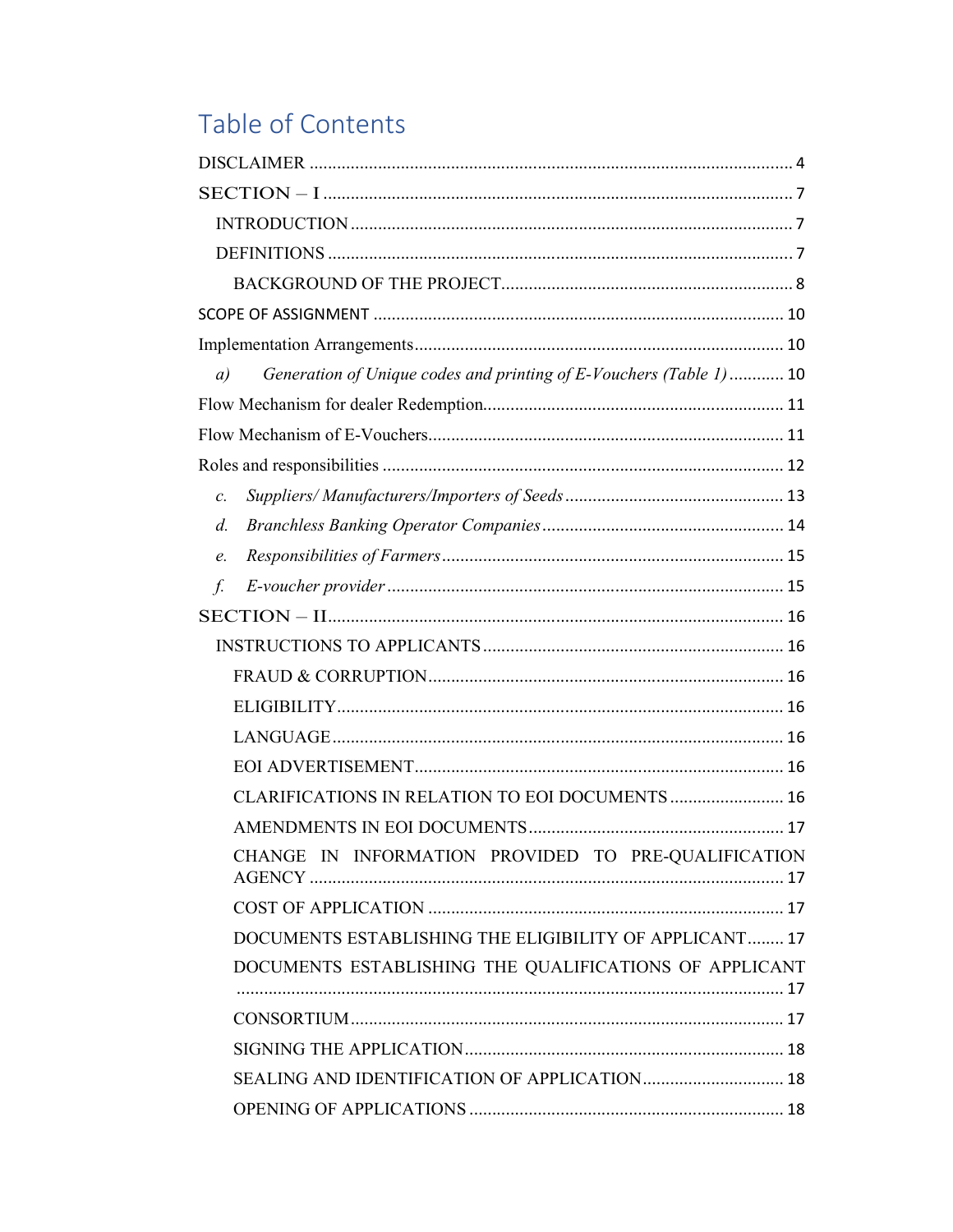| EXPRESSION OF INTEREST (EOI) FOR SUPPLY OF CERTIFIED COTTON |  |
|-------------------------------------------------------------|--|
|                                                             |  |
|                                                             |  |
|                                                             |  |
|                                                             |  |
|                                                             |  |
|                                                             |  |
|                                                             |  |
|                                                             |  |
|                                                             |  |
|                                                             |  |
|                                                             |  |
|                                                             |  |
|                                                             |  |
|                                                             |  |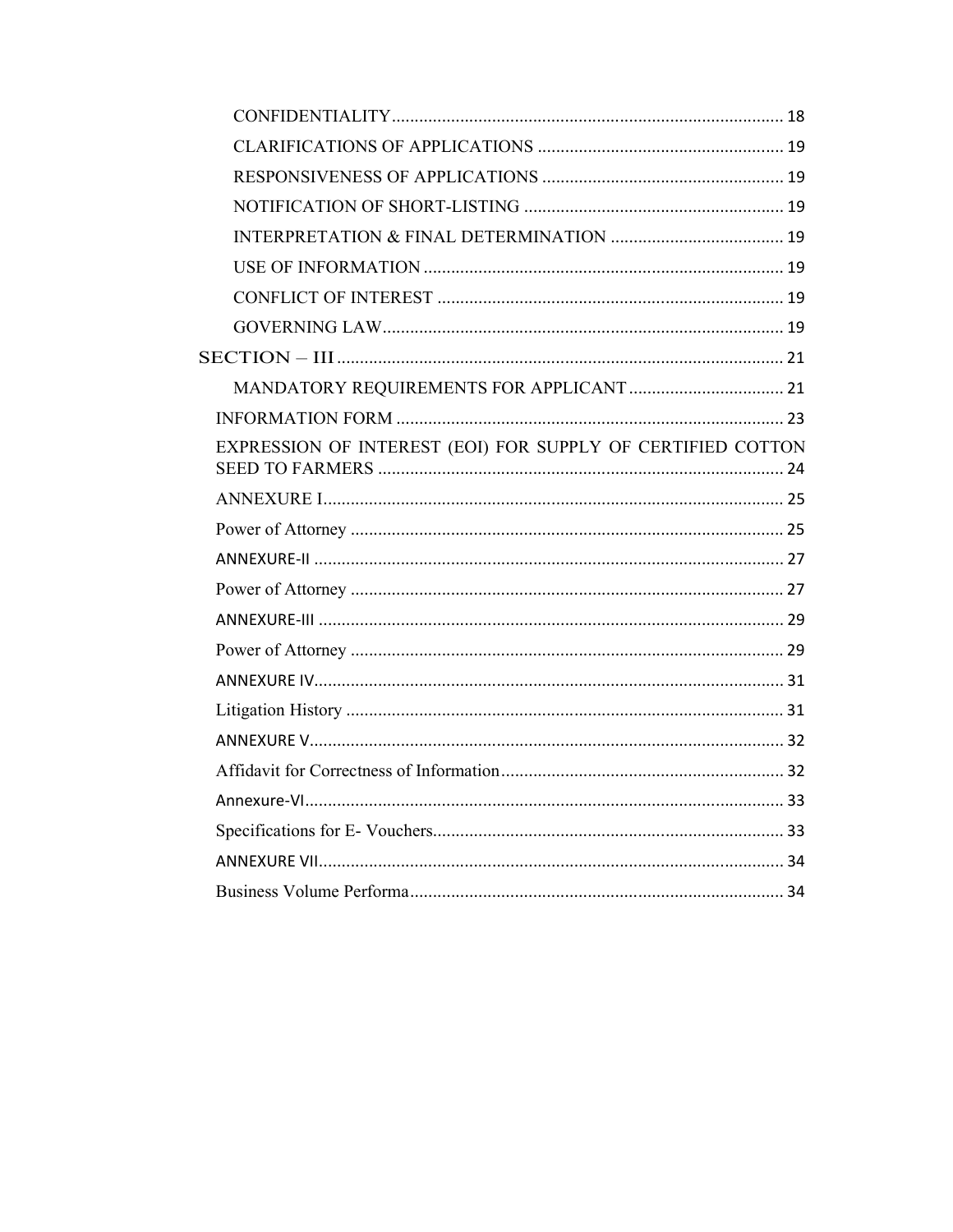#### **DISCLAIMER**

This Expression of Interest (EOI) Document is provided to the recipient solely for use in preparing and submitting applications for shortlisting for engagement in supplying the cotton seed and Firms to carry out the Assignment as further detailed in this EOI Document. This EOI Document is being issued by Director General Agriculture (Ext. &AR) **"Subsidy on Certified Cotton Seed" Agriculture Department, Government of Punjab, Pakistan"** (hereinafter referred as the "Procuring Agency" where relevant the term includes its employees, personnel, affiliated entities, consultants, advisors, agents and contractors etc.) solely for the use of the Applicant(s) interested in the Assignments enumerated hereunder.

Unless expressly specified otherwise, all capitalized terms used herein shall bear the meaning as ascribed in this EOI Document.

This EOI is not an agreement and is neither an offer nor invitation by the Procuring Agency to the prospective Applicant(s) or any other person. The purpose of this EOI is to provide interested parties with information that may be useful to them in the formulation of their application for qualification pursuant to this EOI (the "Application"). This EOI includes statements, which reflect various assumptions and assessments arrived at by the Procuring Agency in relation to the Project. Such assumptions, assessments and statements do not purport to contain all the information that each Applicant(s) may require. This EOI may not be appropriate for all persons, and it is not possible for the Procuring Agency, its employees or advisors to consider the investment objectives, financial situation and particular needs of each party who reads or uses this EOI. The assumptions, assessments, statements and information contained in this EOI may not be complete, accurate, adequate or correct. Each Applicant should therefore, conduct its own investigations and analysis and should check the accuracy, adequacy, correctness, reliability and completeness of the assumptions, assessments, statements and information contained in this EOI and obtain independent advice from appropriate sources.

Information provided in this EOI to the Applicant(s) is on a wide range of matters, some of which depends upon interpretation of law. The information given is not an exhaustive account of statutory requirements and should not be regarded as a complete or authoritative statement of law. The Procuring Agency accepts no responsibility of the accuracy or otherwise for any interpretation or opinion on law expressed herein.

The evaluation criteria have been laid down for the purpose of short-listing of the Applicant(s). The Procuring Agency or its affiliated entities including its consultants, advisors, employees, personnel, agents, make no representation or warranty and shall have no liability to any person, including any Applicant or Bidder, under any law, statute, rules or regulations or tort, principles of restitution or unjust enrichment or otherwise for any loss, damages, cost or expense which may arise from or be incurred or suffered on account of anything contained in this EOI or otherwise, including the accuracy, adequacy, correctness, completeness or reliability of the EOI or in any other Document made available to a person in connection with the tendering process for the Assignment(s) or for any other written or oral communication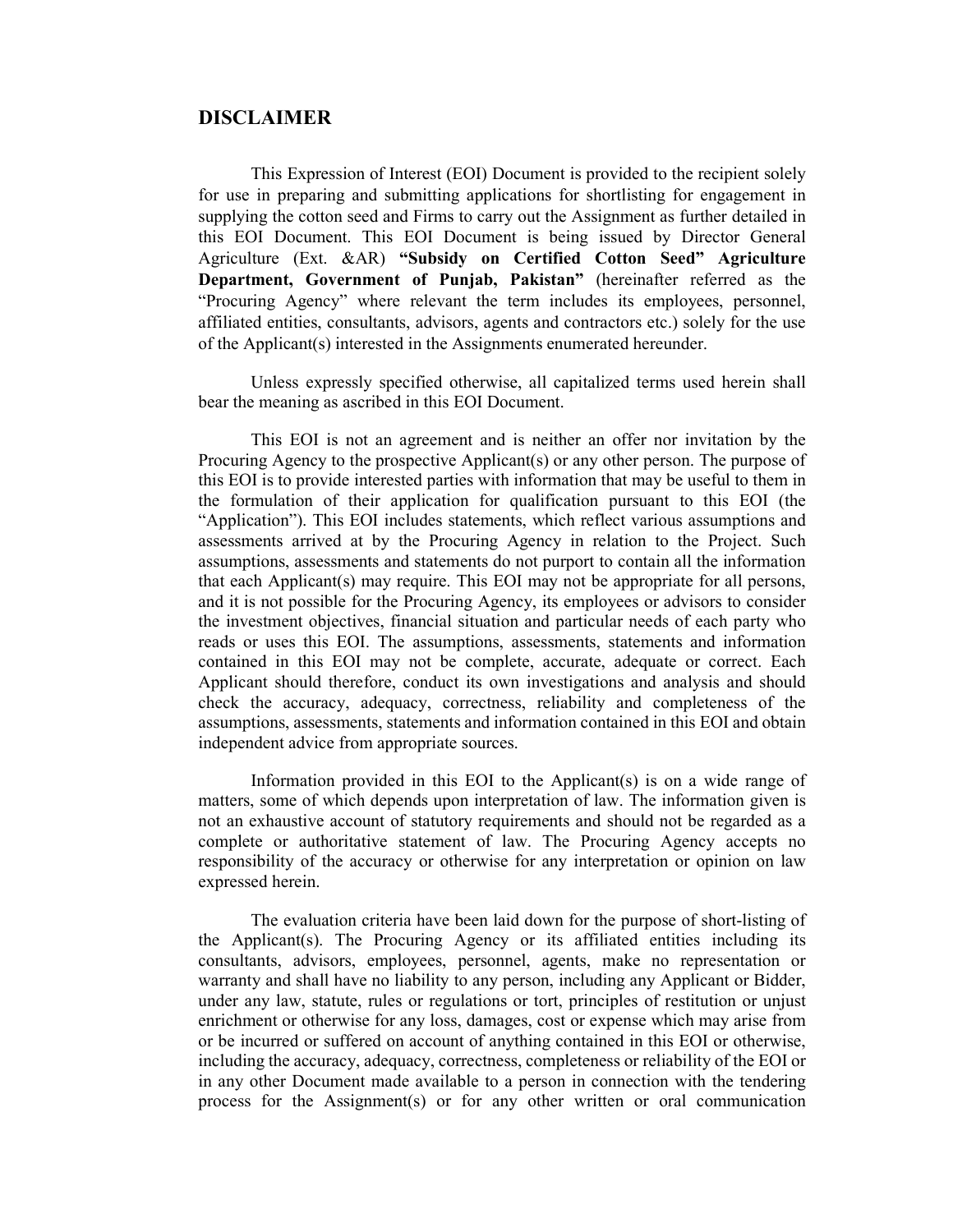transmitted to the recipient in the course of the recipient's evaluation and any assessment, assumption, statement or information contained therein or deemed to form part of this EOI or arising in any way with shortlisting of Applicant(s) for participation in the Bidding Process.

The EOI submitted by any Applicant shall be upon the full understanding and agreement of any and all terms of this EOI Document and such submission shall be deemed as an acceptance to all the terms and conditions stated in this EOI Document. Any EOI submitted by any Applicant shall be construed based on the understanding that the Applicant has done a complete and careful examination of this EOI Document and has independently verified all the information received from the Pre-qualification Agency.

This EOI Document shall neither constitute a solicitation to invest, or otherwise participate, in the Assignment, nor shall it constitute a guarantee or commitment of any manner on the part of The Procuring Agency that the Assignment will be awarded. The Procuring Agency reserves its right, in its full discretion, to modify the EOI Document and/or the Assignment at any stage during the procurement process to the fullest extent permitted by law, and shall not be liable to reimburse or compensate the bidder for any costs, taxes, expenses or damages incurred by the Applicant in such an event. Similarly, The Pre-qualification Agency reserves the right, in its full discretion, to cancel the EOI Document and/or Assignment at any stage of the procurement process and shall not be liable to reimburse or compensate the Applicant for any costs, taxes, expenses or damages incurred by the Applicant(s) in such an event.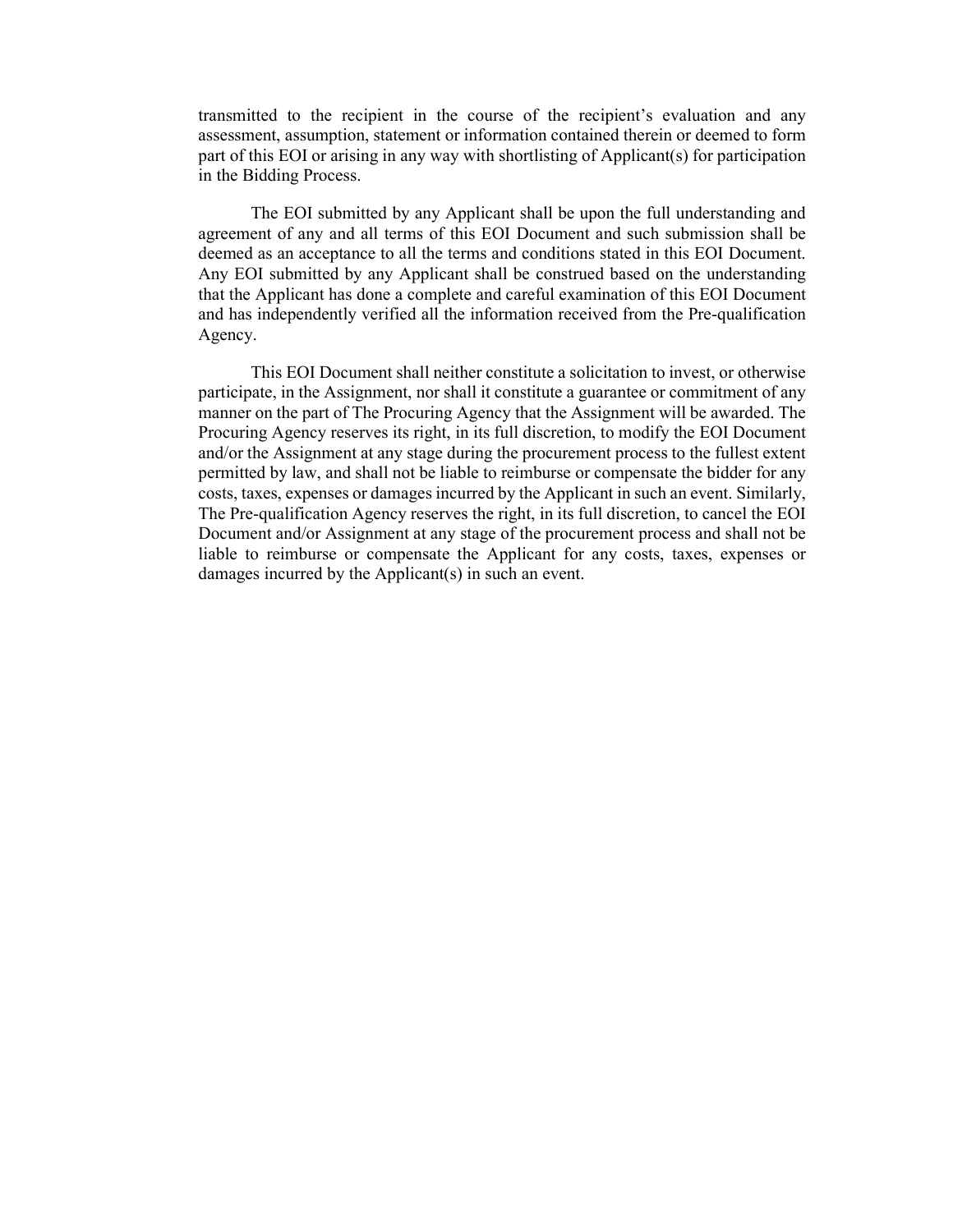### **Request for Expression of Interest (EOI) Cotton Seed Subsidy for FY 2021-22**

Director General Agriculture (Extension  $\&$  AR) Punjab, a wing of Agriculture Department, Government of Punjab, invites Expression of Interest (EOI) for Inclusion of Cotton Seed Companies/Suppliers for the distribution of certified cotton seed varieties i.e. IUB-2013, BS-15, MNH-1020, NIAB-878, CIM-663, CKC-1, CKC-3, NIAB-545 and NIAB Kiran in cotton growing districts of Punjab. Seed Companies/Supplier who are on Active Taxpayers List of the Federal Board of Revenue and authorized by concerned authority (ies) in Pakistan for Seed Company/supplying of Certified Seed. The Cotton Seed companies/suppliers will work with Punjab Agriculture Department for disbursement of subsidy on 200,000 bags of Cotton Seed to farmers by pasting subsidy vouchers in their Seed bags.

2. Expression of Interest documents, containing detailed terms and conditions etc. are available *in the office of Director General Agriculture (Extension & AR) Punjab, 21- Davis Road, Lahore, Ph # 042-99200732*. EOI documents can also be downloaded from www.agripunjab.gov.pk free of cost. A pre-EOI meeting will be held on 17-01-2022 (Monday) at 11:30 AM in the Committee Room of Director General Agriculture (Extension & AR) Punjab,  $1<sup>st</sup>$  Floor, Agriculture House, 21-Davis Road, Lahore.

3. The expression of interest, prepared in accordance with the instructions in the EOI documents, must reach the *office of Director General Agriculture (Extension & AR) Punjab, 21-Davis Road, Lahore,* on or before *26.01.2022 (11.00 AM).* There will be no deadline for participating in the scheme; however, preference will be given on first come first serve basis as seed sale is linked with sowing of the crop. The Expression of Interest will be opened on the same day at 11.30 A.M. This advertisement is also available on PPRA website www.ppra.punjab.gov.pk.

> **(Dr. Muhammad Anjum Ali)**  Director General Agriculture (Extension & AR) Punjab First Floor, Agriculture House, 21-Davis Road, Lahore 042-99200732, dgaextar@gmail.com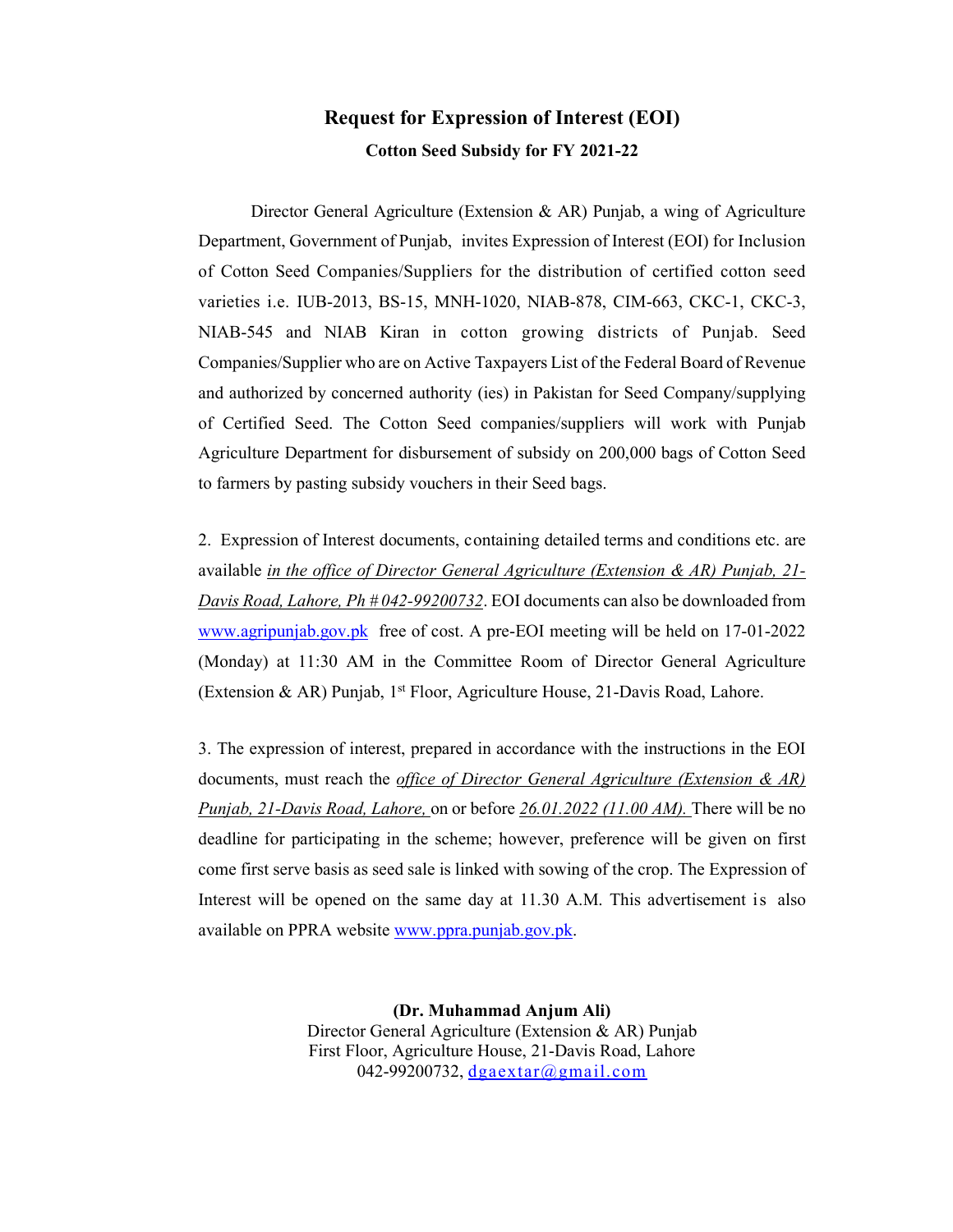## **SECTION – I**

## **INTRODUCTION**

### **DEFINITIONS**

In this document, the following terms shall be interpreted as defined bellow:

| <b>Pre-Qualification Agency:</b> | Director General Agriculture (Extension & AR) Punjab<br>for "Inclusion of Certified Cotton Seed Suppliers for Pasting<br>of E-vouchers on Cotton Seed Bags" Agriculture<br>Department, Government of the Punjab, Lahore,<br>Pakistan.                                                                                                                                                                             |
|----------------------------------|-------------------------------------------------------------------------------------------------------------------------------------------------------------------------------------------------------------------------------------------------------------------------------------------------------------------------------------------------------------------------------------------------------------------|
| Applicant:                       | Means any corporation, company, partnership,<br>firm,<br>Company, public or private entity or a Consortium, that is<br>eligible, has the expertise and ability to undertake the<br>Assignment as per the requirements of this EOI Document<br>and has not been blacklisted/debarred by any public sector<br>organization or department anywhere.                                                                  |
| <b>Assignment/Scope of Work:</b> | Means the works to be undertaken and services to be provided<br>by the Applicant in accordance with this EOI Document upon<br>being selected as a successful bidder after the bidding process<br>to be conducted post-short listing.                                                                                                                                                                              |
| <b>Partner Firm:</b>             | Means a partner firm in a Consortium.                                                                                                                                                                                                                                                                                                                                                                             |
| <b>Consortium:</b>               | Where the Applicant is comprised of a group of Partnership<br>Firms or Corporations or Limited Companies etc. who have<br>submitted an EOI as per the requirements of this EOI<br>Documents, all members, if awarded the contract, shall<br>individually sign and be jointly and severally liable for the<br>entire Assignment and such an association may be known as<br>a Consortium for submission of the EOI. |
| <b>Lead Firm:</b>                | If the Applicant is a Consortium, one of the entities of such a<br>Consortium shall be designated as the Lead Firm in the EOI<br>to perform a lead role. The Lead firm should be duly<br>appointed by all Consortium members to submit and sign on<br>their behalf all documents required hereunder to bind the<br>entire Consortium to the contents, thereof. (Annexure-V)                                       |
| <b>Due Date:</b>                 | The date mentioned in advertisement as deadline for<br>submission of EOI application.                                                                                                                                                                                                                                                                                                                             |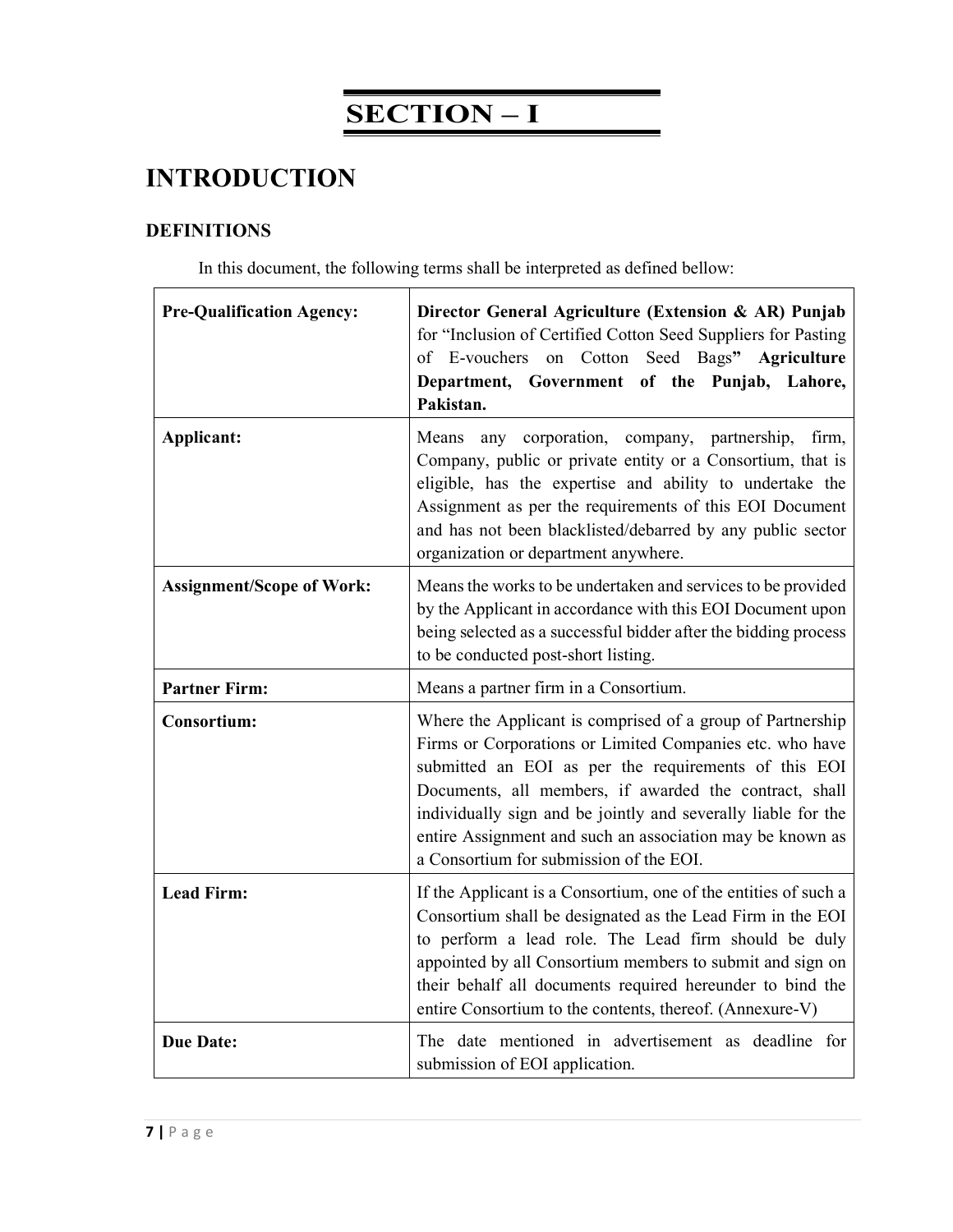| EOI:                                  | Expression of Interest to be submitted by the Applicants<br>containing the information as set out and required under this<br><b>EOI</b> Document.                                                                               |  |  |  |  |
|---------------------------------------|---------------------------------------------------------------------------------------------------------------------------------------------------------------------------------------------------------------------------------|--|--|--|--|
| <b>Power of Attorney:</b>             | The Power of Attorney to be provided by the Applicant(s) in<br>the form appended to this EOI Document at Annexure II.                                                                                                           |  |  |  |  |
| <b>Signatory of Application:</b>      | Means the person duly authorized by the Applicant through<br>Power of Attorney placed at Annexure-IV to sign the<br>application for EOI/Tender/Bid on its behalf.                                                               |  |  |  |  |
| Seed(s)                               | Cotton seed varieties (Delinted 06 Kg bag & Fuzzy 10 Kg<br>bag) of IUB-2013, BS-15, MNH-1020, NIAB-878, CIM-663,<br>NIAB-545 CKC-1, CKC-3 and NIAB Kiran for this Scheme.                                                       |  |  |  |  |
| <b>Registered Farmer</b>              | Shall mean Farmers already registered with Agriculture<br>Department under various schemes whose data is maintained<br>by Agriculture Department, PLRA and PITB.                                                                |  |  |  |  |
| <b>GoPb</b>                           | Government of the Punjab                                                                                                                                                                                                        |  |  |  |  |
| MW:                                   | MW Disbursement" means the disbursement of the funds to<br>the Beneficiaries at their Mobile Wallet / Mobile Account                                                                                                            |  |  |  |  |
|                                       | Shall mean the voucher recommended by GoPb with<br>specifications having subsidy number printed on it. Shall<br>mean the company responsible for printing subsidy voucher                                                       |  |  |  |  |
| <b>E-Voucher</b>                      | with all features recommended by GoPb.                                                                                                                                                                                          |  |  |  |  |
| <b>Cotton District</b>                | Cotton growing districts of Whole Province                                                                                                                                                                                      |  |  |  |  |
| <b>Kissan Card</b>                    | Kissan Cards are issued to registered farmers benefiting from<br>various government programmes. It aims to consolidate<br>recipient's information for transparent<br>efficient<br>and<br>implementation of these interventions. |  |  |  |  |
| <b>CNIC</b>                           | Computerized National Identity Card                                                                                                                                                                                             |  |  |  |  |
| <b>Retailer Initiated Transaction</b> | Voucher Redemption at dealer shop                                                                                                                                                                                               |  |  |  |  |

#### **BACKGROUND OF THE PROJECT**

Cotton is support for the economy of Pakistan and commitment of Punjab is more than 75% of its aggregate generation in Pakistan. In any case, cotton trim territory and creation is declining because of development of zone under contending crops, biotic and abiotic elements and low quality of seeds. This diminishment in zone represents a noteworthy danger to our economy and work as 1200 ginning industrial facilities, 400 material factories, 200 oil plants are depending on cotton edit other than immense number of homestead laborers getting compensation from dibbling, showering, hoeing and picking and so on. The customary range of this yield in Punjab was around 6 million sections of land. Change in climate conditions, better seed advances of the contending products and expanding of biotic and abiotic dangers are the fundamental driver of decrease in territory of cotton in Punjab. Nonaccessibility of better quality cotton seed to the agriculturist is yet the significant explanation behind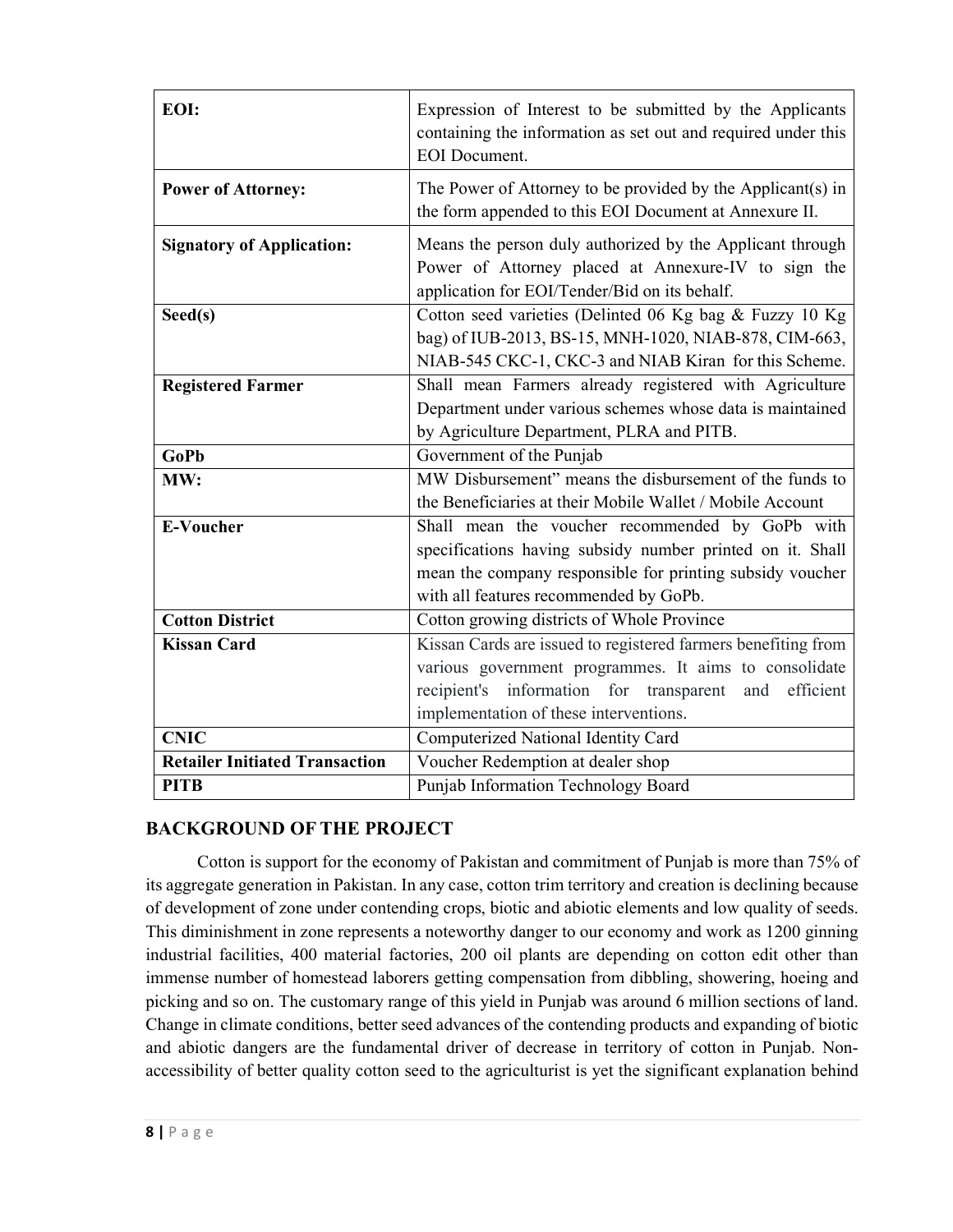lessening in cotton range and creation in Punjab which has now dropped to 3.161 million sections of land.

Keeping in view the present scenario Government of Punjab has intended to launch a direct subsidy program in which Subsidy will be given to all Eligible farmers through Pre-Paid Vouchers equal to the value of 5 seed bags per farmer. Ensuring supply of cotton seed of promising assortments at first 200,000 bags (6 Kg delinted and 10 kg fuzzy) subsidized rate in cotton regions for seed appropriation, a straight forward system/instrument has been formulated.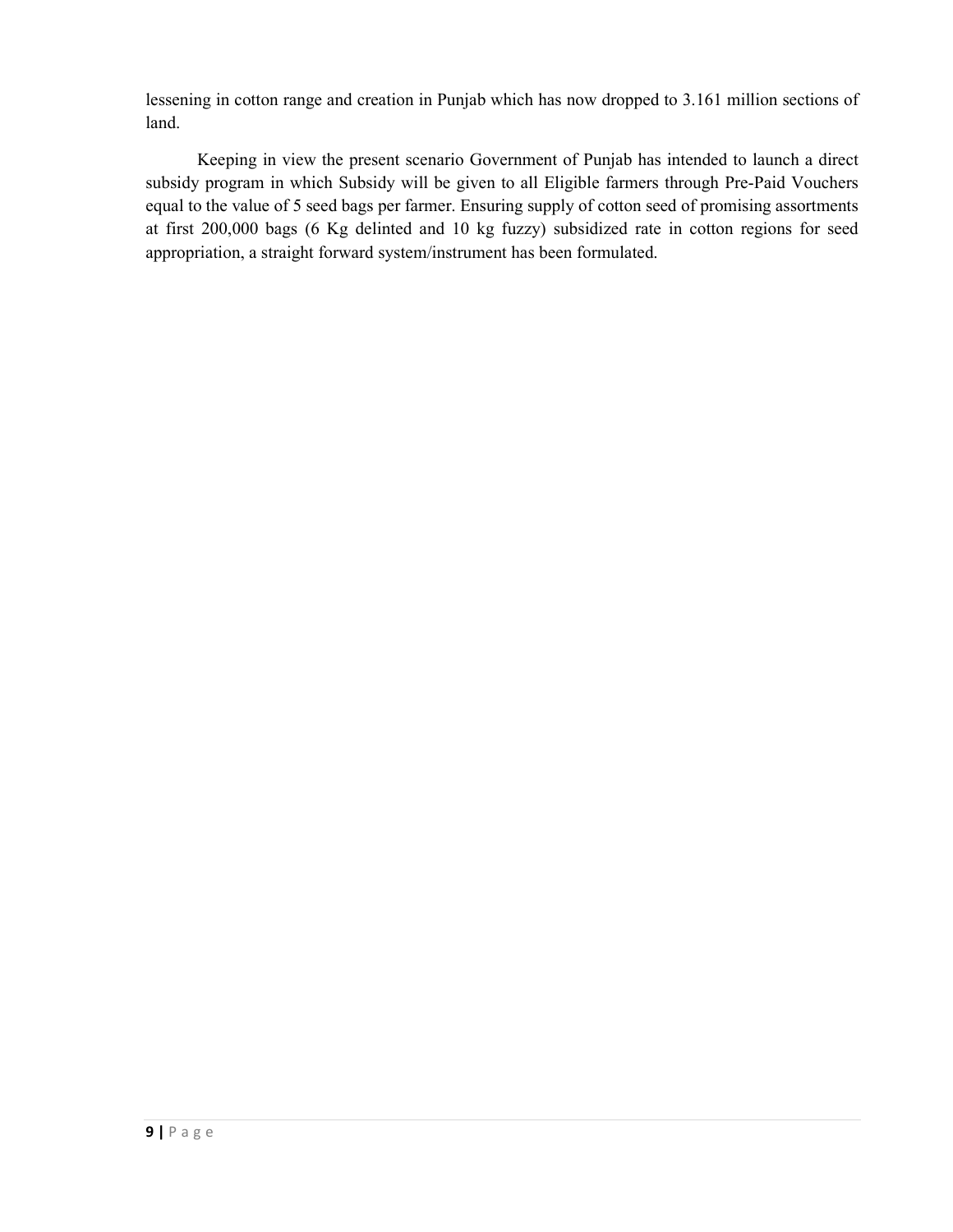## **SCOPE OF ASSIGNMENT**

Importer/ Manufacturer/ Suppliers/distributor provide following services in Punjab.

| Inclusion in Certified Cotton<br>Seed Suppliers for Pasting of<br>approved varieties by Seed Selection Committee.          | <b>Service Name</b>     | <b>Description</b>                                                                                                                                                                                                                                                                                                                    |
|----------------------------------------------------------------------------------------------------------------------------|-------------------------|---------------------------------------------------------------------------------------------------------------------------------------------------------------------------------------------------------------------------------------------------------------------------------------------------------------------------------------|
| under Subsidy Scheme of<br>Punjab<br>Government of Punjab<br>Agriculture Department for verification of record<br>province | E-vouchers on Seed Bags | • Printing of E-vouchers for pasting on certified seed Bags as per<br>• Pasting of subsidy vouchers on each bag of certified cotton seed<br>being sold under this scheme in cotton growing district of<br>• Presenting record of production/import of certified seed to<br>• Helping in media/awareness campaign of scheme across the |

i. An applicant can apply for pre-qualification for all or any variety of the abovementioned varieties(s).

#### **IMPLEMENTATION ARRANGEMENTS**

#### *a) Generation of Unique codes and printing of E-Vouchers (Table 1)*

- i. PITB/ Technology partner will develop an online portal for generating unique codes for seed Supplier/distributor/companies.
- ii. Seed companies shall place request for generating unique codes before Agriculture Department (GoPb) along with FSCRD certificate required by the department for permitting generation of unique codes in accordance to quantity of seed imported/produced.
- iii. GoPb after approval of request shall intimate PITB/ technology partner to add capping of seed company on online portal for generating unique codes and will inform seed Company.
- iv. Seed Company, then, will generate unique codes from online portal but will not have access to view the codes' list in order to minimize human intervention.
- v. Seed Companies will have an agreement with a E-voucher providing Company for printing unique codes.
- vi. E-vouchers printing company shall have access for downloading unique codes generated by the Seed Company.
- vii. Seed suppliers shall place Purchase order to Security Label Supplier.
- viii. E-voucher printing company will prepare the security labels with unique codes according to the given specifications and deliver to the Seed Company.
- ix. Seed supplier will durably affix the security label on the inside of the bag before filling seed so that part of it is visible above the seam after stitching.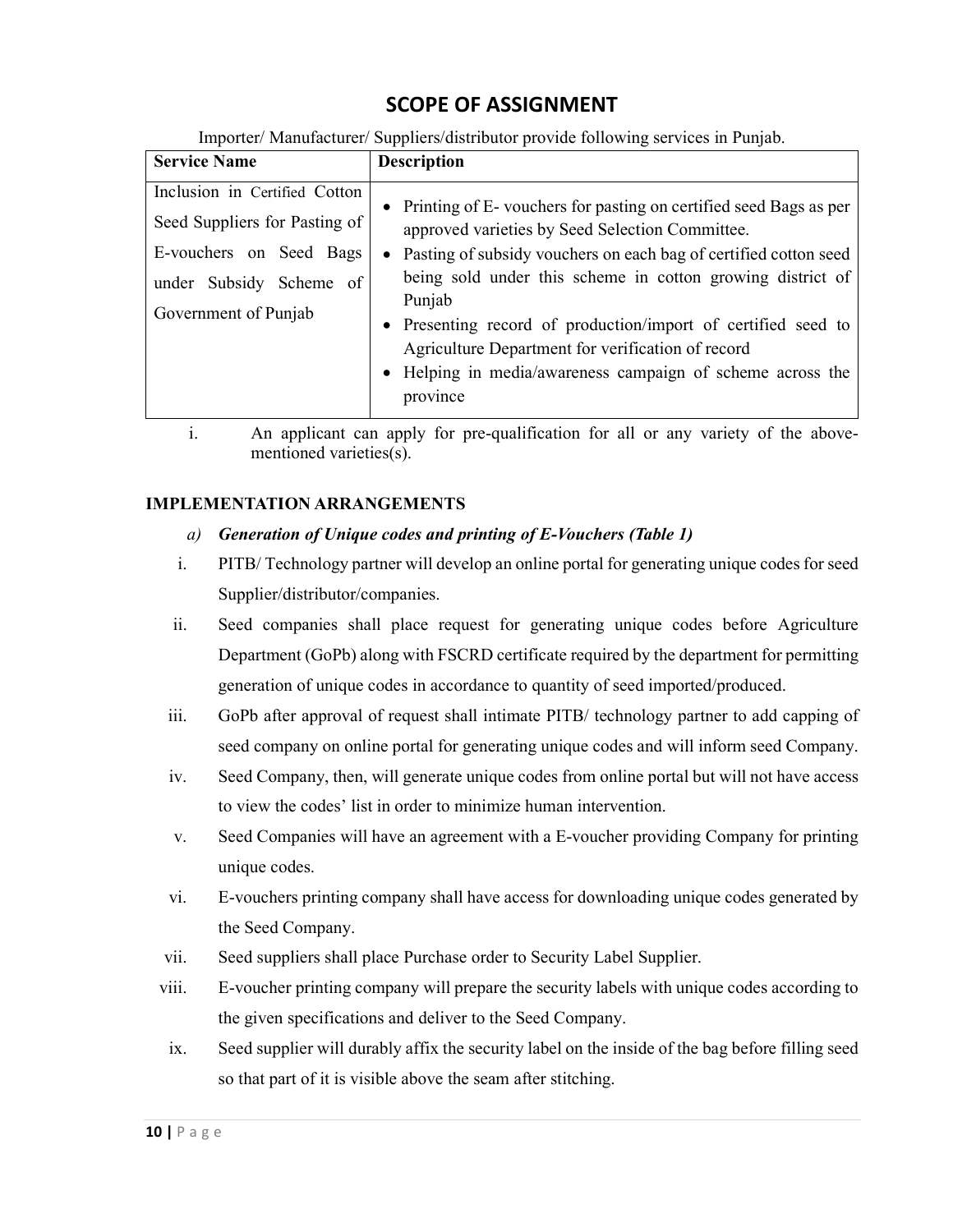- x. Seed supplier intimate the sr. no of voucher printed and pasted through portal.
- xi. Cotton seed supplier/distributor/companies will provide the voucher pasted report though online portal.
- xii. Cotton seed supplier/distributor/companies will also add his dealers though online portal and will upload dealer wise dispatch of seed bags report on portal.
- xiii. Famer will purchase the seed Bag from the dealers/ distributor.
- xiv. Seed supplier will provide dealer wise detail of seed bags dispatched along with vouchers and update the detail of vouchers Sr. Nos through portal.
- xv. Dealers of the seed supplier will facilitate the farmer for on spot redemption of the vouchers.
- xvi. Farmer may also scratch the code and send secret code with CNIC on a short code dedicated for GoPb to PITB/ technology partner.
- xvii. PITB/ technology partner will verify the secret code and CNIC of the farmer.
- xviii. CNIC of Registered farmer will be shared with Branchless Banking Operator by PITB/ technology partner.
- xix. The farmer will receive instructions by SMS about subsidy amount and instructions to visit Branchless Banking Operator's agent for payment.
- xx. Non-registered farmer will receive instructions to get himself registered through a local Agriculture Officer or through Agri. help line.

#### **FLOW MECHANISM FOR DEALER REDEMPTION**

After introduction of the instant discount platform at dealer shop, farmer can avail the subsidy instantly from merchant/suppliers dealer. The following mechanism would be observed during the subsidy transactions.

- i. The registered Seed dealer will be the active agent of Branchless Banking Operator.
- ii. Registered dealer will have the access of Agri-Retailer initiated transaction in their device.
- iii. Dealer will enter the Serial Number/voucher number of the Cotton seed bag, farmer mobile number and farmer CNIC number/Kissan card.
- iv. PITB will validate the voucher and CNIC number.
- v. After validation, farmer will be biometrically verified on dealer machine.
- vi. After successful BVS, farmer can avail the subsidized product.

#### **FLOW MECHANISM OF E-VOUCHERS**

i. Farmer will purchase the cotton seed bag from supplier/dealer.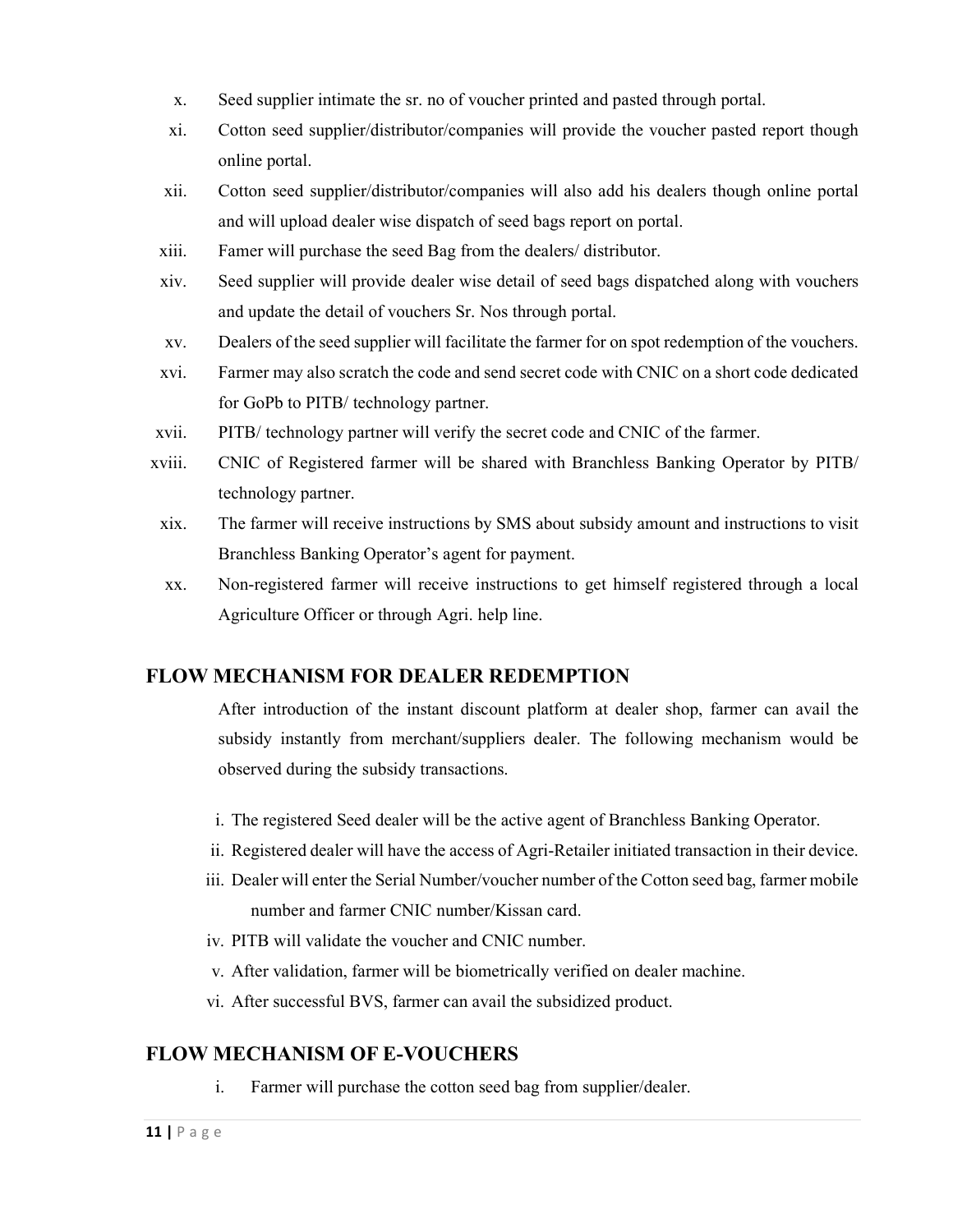- ii. Farmer will scratch the voucher and send it to 8070 with their CNIC.
- iii. The farmer will receive instructions by SMS about subsidy amount and instructions to visit Branchless Banking Operator's agent for payment.
- iv. Subsidized price will be disbursed to beneficiary in real time or based on the availability of funds after redemption of voucher.
- v. Non-registered farmer will receive instructions to get himself registered through a local agriculture office or through Agri. help line and follow Step-I to iv.

### **ROLES AND RESPONSIBILITIES**

#### **a. Govt. of Punjab (GoPb)**

- i. Agriculture Department, Government of Punjab through Director General (Extension & A.R), Punjab will be the implementing agency for the scheme. However, a Steering Committee constituted by Government of the Punjab, will oversee the progress of this scheme as well.
- ii. Agriculture Department, Government of Punjab through Agri. Research wing will select the cotton seed varieties according to the climatic conditions of the Punjab.
- **iii.** Directorate of Information shall formally announce the scheme with its salient features as a window for guidance to farmers through print and electronic media and will be responsible for media campaign of the scheme as well.
- iii. Provide guidance to the farmers regarding usage of vouchers on help line already operational with Agriculture Department and BBO as well.
- iv. Agriculture Department will hire the Branchless Banking Operators for Voucher redemption
- v. Agriculture Department with the help of PITB/ technology partner will generate the Unique Secret codes for each Certified Cotton Seed Bag on the Request of Producers/Importers/suppliers of Seeds.
- vi. PITB/ technology partner will Validate the Secret scratched codes after Matching the CNIC from their Database.
- vii. PITB/ technology partner will transmit valid Vouchers to Branchless Banking Operator for redemption and further Processing.
- viii. PITB/ technology partner will keep Tracking of each bag when it was scratched and Redeemed.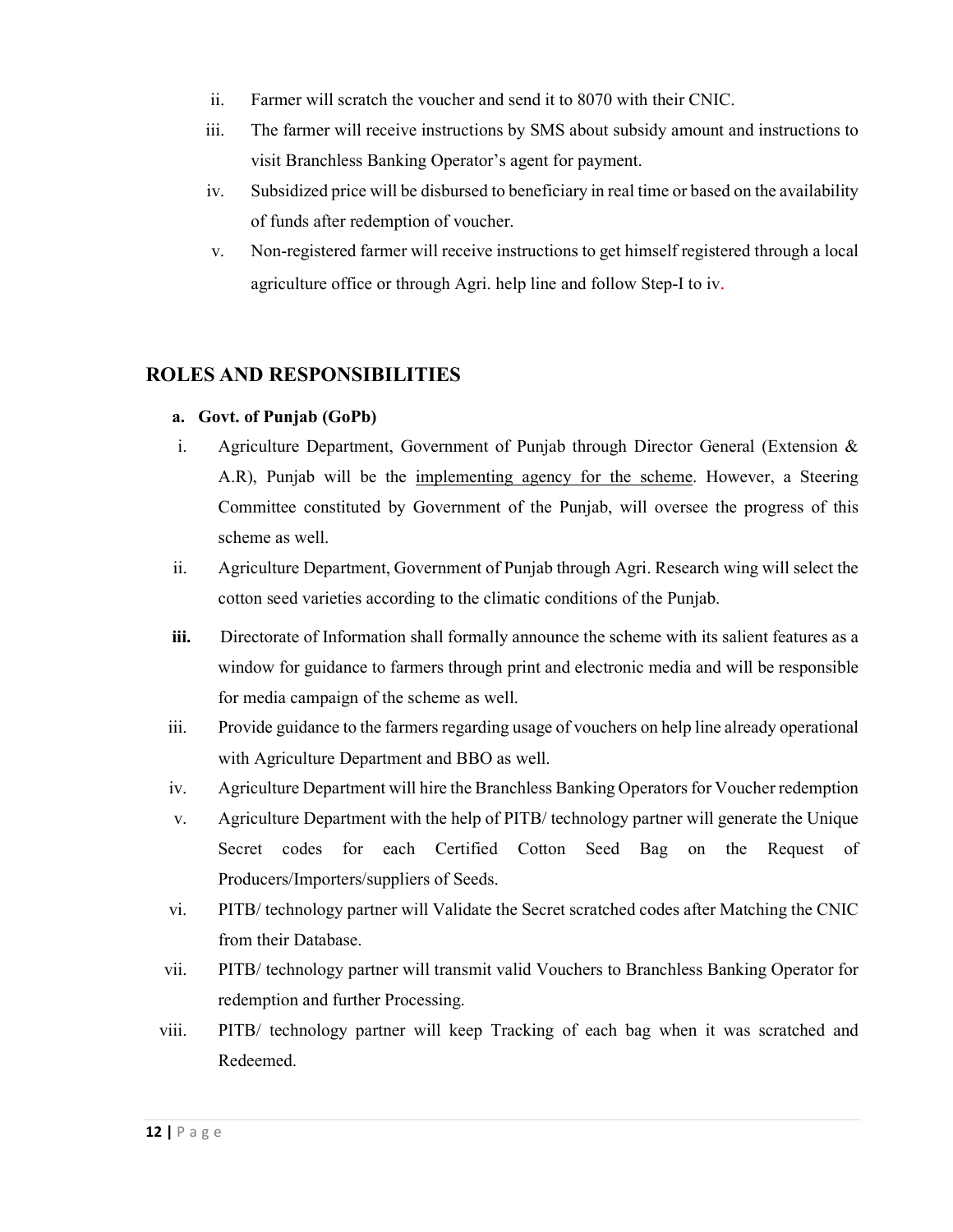- ix. Price Monitoring and Ensure that Price of Product is same before and after Subsidy Announcement if international prices are same.
- x. Consultation with Suppliers if Price change is required.
- xi. Payment of Pre-Paid vouchers to farmers through Branchless Banking Operator.
	- xii. Physical verification will be must by the department through FSCRD tags and other relevant documents in case of import or local production.

#### *b. Punjab Information Technology Board (PITB/ technology partner)*

- i. Generation of unique secret codes for each bag of subsidized Certified Cotton Seed.
- ii. Adding cotton seed and their subsidy limit.
- iii. Validation of code after scratching.
- iv. Communicate with Farmer on each voucher redemption.
- v. Communicate CNIC and Voucher details to Branchless Banking Operator.
- vi. Keeping track of each bag after it is scratched and redeemed.
- vii. Trouble shooting of system.
- viii. Communicate CNIC/MW and voucher details to Branchless Banking Operator.
- ix. Update the collection and un-collection status of the subsidy amount.
- x. Set the maximum permissible limit of the farmer in the scheme.

#### *c. Suppliers/ Manufacturers/Importers of Seeds*

- I. The firms that agree to the given design / mechanism will have to request the Agriculture Department to get them registered with the scheme.
- II. Seed Suppliers will share the details of their existing stock as well in coming Product with Agriculture department.
- III. Suppliers will print the Security seals as per Specification Mentioned in **Annexure – VI**.
- IV. Keep record of each voucher with dealer distribution list
- V. Suppliers will ensure the pasting of Security Seals/ E-vouchers on each certified cotton seed bag.
- VI. Suppliers will paste the Security seals/ E-vouchers on their seed bags in a following manner
	- a. Security Seals /E-vouchers will be pasted inside the Bag around 5-7 inches from Horizontal edges and 3-4 inches from top vertical edges.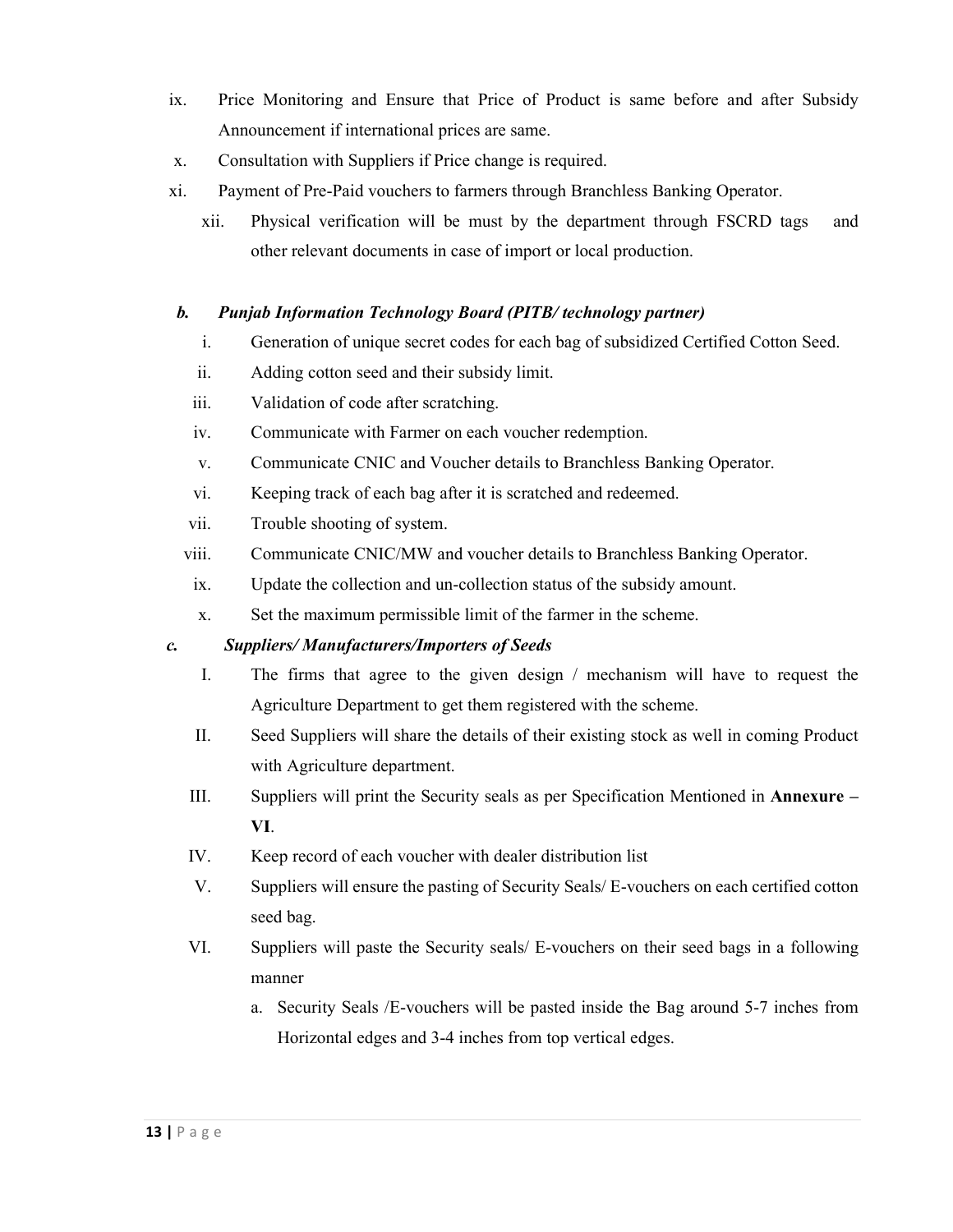- b. Stitching of bag should be done in a way that Half of Seals should be above the stitched portion and half below the Stitched Portion or any other method notified by the department.
- c. Ensure the Stitching of bag in way that Scratch Portion will be below the stitching portion of seed bag.
- d. Security Seal should be pasted in such a way that it can't be removed as a whole without opening of Bag.
- VII. Ensure that **"No"** bag is without E-vouchers.
- VIII. Ensure the availability of Instructions' Brochures at prominent place of each sale point/dealer.
- IX. Facilitate to onboard their dealer's/ sub dealers/ distributor for instant discount to farmer.
- X. Consultation with Agriculture Department for any price change if required.
- XI. Only those suppliers / manufacturers/ importers/Distributors will be eligible for this scheme who register and sign contract for this scheme and undertake in writing to develop their in-house capacity and systems/ mechanisms to fully implement this scheme in its true spirit.
	- XII. Only those seed bags /vouchers will be available for redemption/active which is dispatched to dealers by the supplier.

#### *d. Branchless Banking Operator Companies*

- i. Process the valid voucher through their retailer device
- ii. Provision of subsidized product to the kissan card holder after retailer initiated transaction process.
- iii. Process the Valid Vouchers details along with CNIC & Mobile Number of Farmers received from PITB/ technology partner.
- iv. Inform all eligible Farmers about voucher redemption process through SMS or robo calls.
- v. Ensure that only Genuine Farmers claim the voucher redemption.
- vi. Location and district-wise daily, weekly and monthly scheme-wise disbursement reporting to PITB/ technology partner, Agriculture Department & Seed Suppliers.
- vii. Responsible for any Fraud and mis-appropriation at any level with consumer including agent shop. Respond to farmers queries about payments etc.
- viii. Provision of retailer initiated transaction device to the dealers.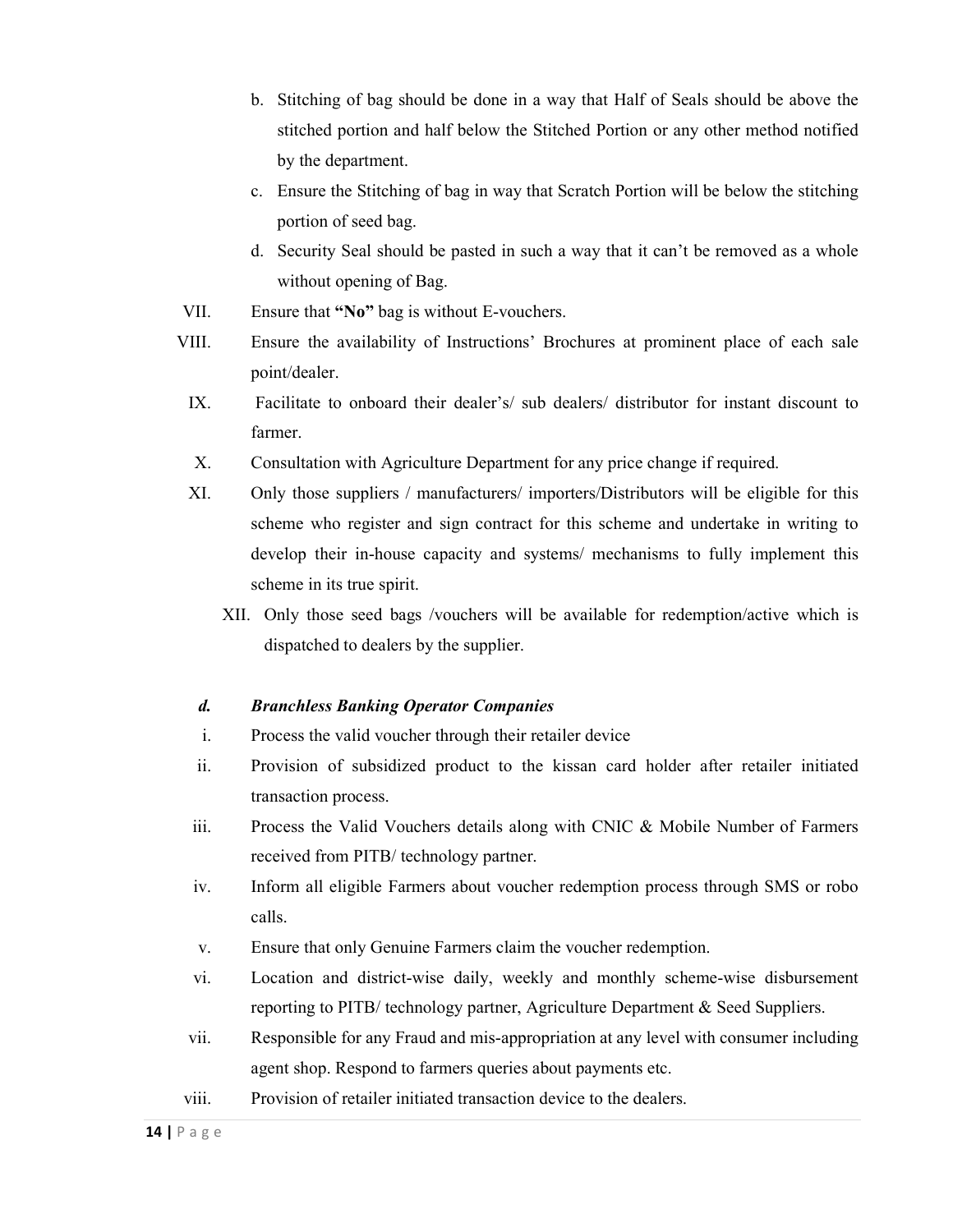- ix. Any mis-use of the device will be the responsibility of the suppliers/company.
- x. Provision of the settlement amount with supplier dealers.
- xi. Provision of helpline services for voucher redemption and payment mechanism

#### *e. Responsibilities of Farmers*

- i. Farmers will purchase certified cotton seed Bags having E-voucher from Seed sale points.
- ii. Farmer will be registered grower with Agriculture Department.
- iii. Open the bag and scratch the Voucher.
- iv. Send the scratched voucher code along with CNIC to short code given by GoPb for redemption.
- v. Get himself registered if not already registered.
- vi. Kissan Card holder can also avail the subsidized Cotton seed at dealer shop after Biometric verification.
- vii. Registered farmer can avail subsidy up to 5 bags of cotton.

#### *f. E-voucher provider*

- i. E-voucher provider (E-Voucher provider) will print the subsidy voucher of size 70-75 mm (length) x40-45mm(width) as per agreed design with durable adhesive and security features.
- ii. E-Voucher provider will be Responsible for any Misuse of Code before during Printing Process.
- iii. E-voucher provider will ensure Timely Delivery of Security Stickers/seals to Seed Suppliers under intimation to Go Punjab.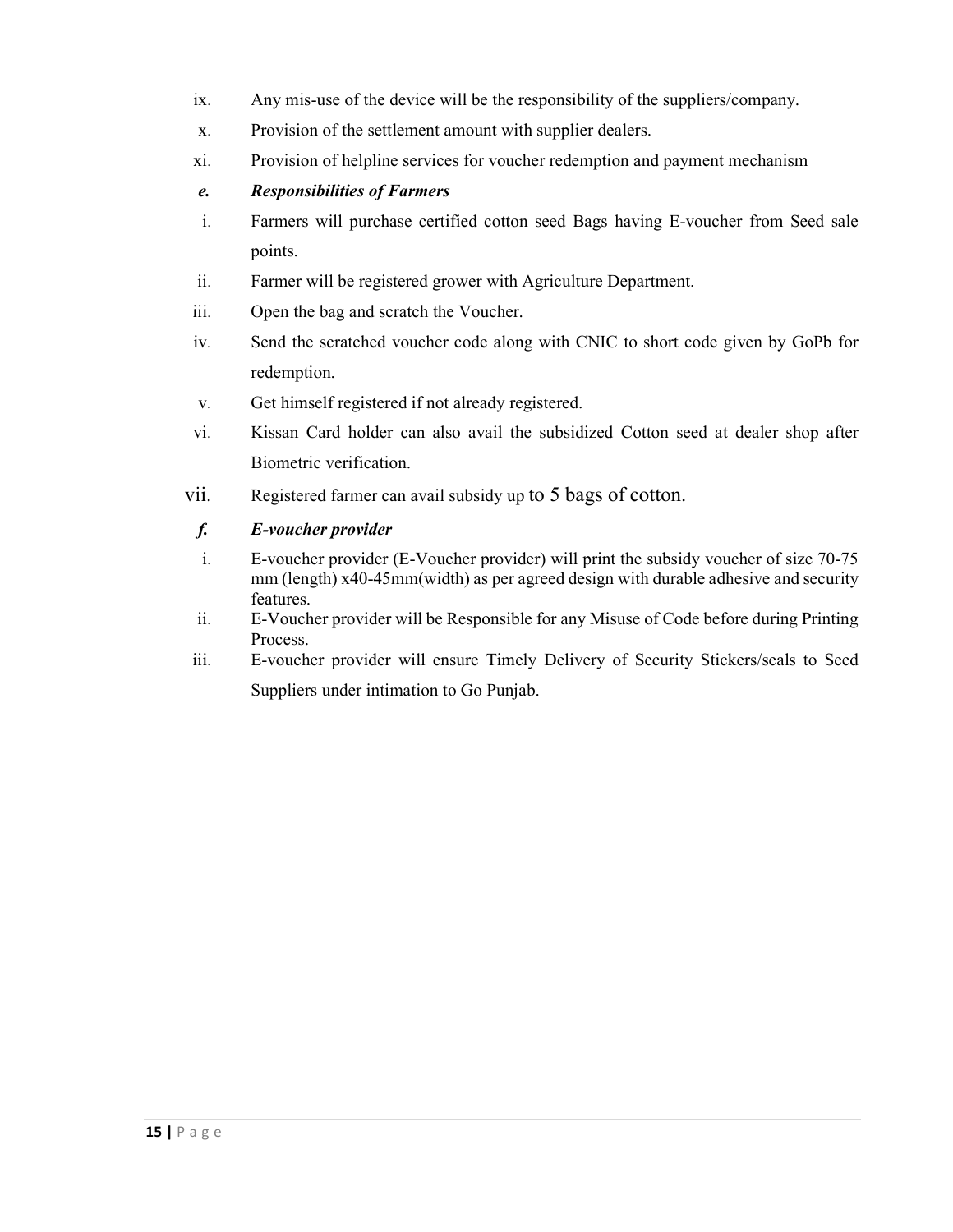## **SECTION – II**

#### **INSTRUCTIONS TO APPLICANTS**

#### **FRAUD & CORRUPTION**

- i. The Pre-qualification Agency requires that the Applicant observes the highest standard of ethics in relation to submission of EOI for short-listing and further documents required for short-listing and thereafter.
- ii. The Pre-qualification Agency will reject a proposal for short-listing if it determines that the Applicant has directly or through an agent, engaged in corrupt, fraudulent, collusive, coercive or obstructive practices in competing for the contract in question and will declare the applicant ineligible, either indefinitely or for a stated period of time.
- iii. Any misinformation, forged / fake documents / statements etc. will lead to disqualification at short listing stage in addition to any other action as per law.

#### **ELIGIBILITY**

Undertaking on Judicial Paper that the firm is not insolvent, not blacklisted and not involved in litigation or arbitration with any of provincial or Federal Government Department of Pakistan, any Agency of United nations, World Bank and Asian Development Bank. In case the firm was involved in any litigation or arbitration process, proof of dispute resolution along with history for last three years in accordance of **Annexure-IV** is required.

An Applicant or any of its Members, declared Insolvent/blacklisted / debarred by any publicsector organization or department in Pakistan shall be ineligible for short-listing.

The applicants should belong to eligible countries as per current policies of the Federal Government of Pakistan.

#### **LANGUAGE**

Language of this EOI and subsequent all processes and correspondences shall be English.

#### **EOI ADVERTISEMENT**

The EOI advertisement shall form an integral part of the EOI Document.

#### **CLARIFICATIONS IN RELATION TO EOI DOCUMENTS**

- i. An Applicant requiring any clarification in relation to the EOI Document shall contact The Pre-qualification Agency in writing at the address indicated in this EOI Document.
- ii. The Pre-qualification Agency will respond in writing to any request for clarification provided that such request is received no later than ten (10) days prior to the deadline/Due Date for submission of the EOI.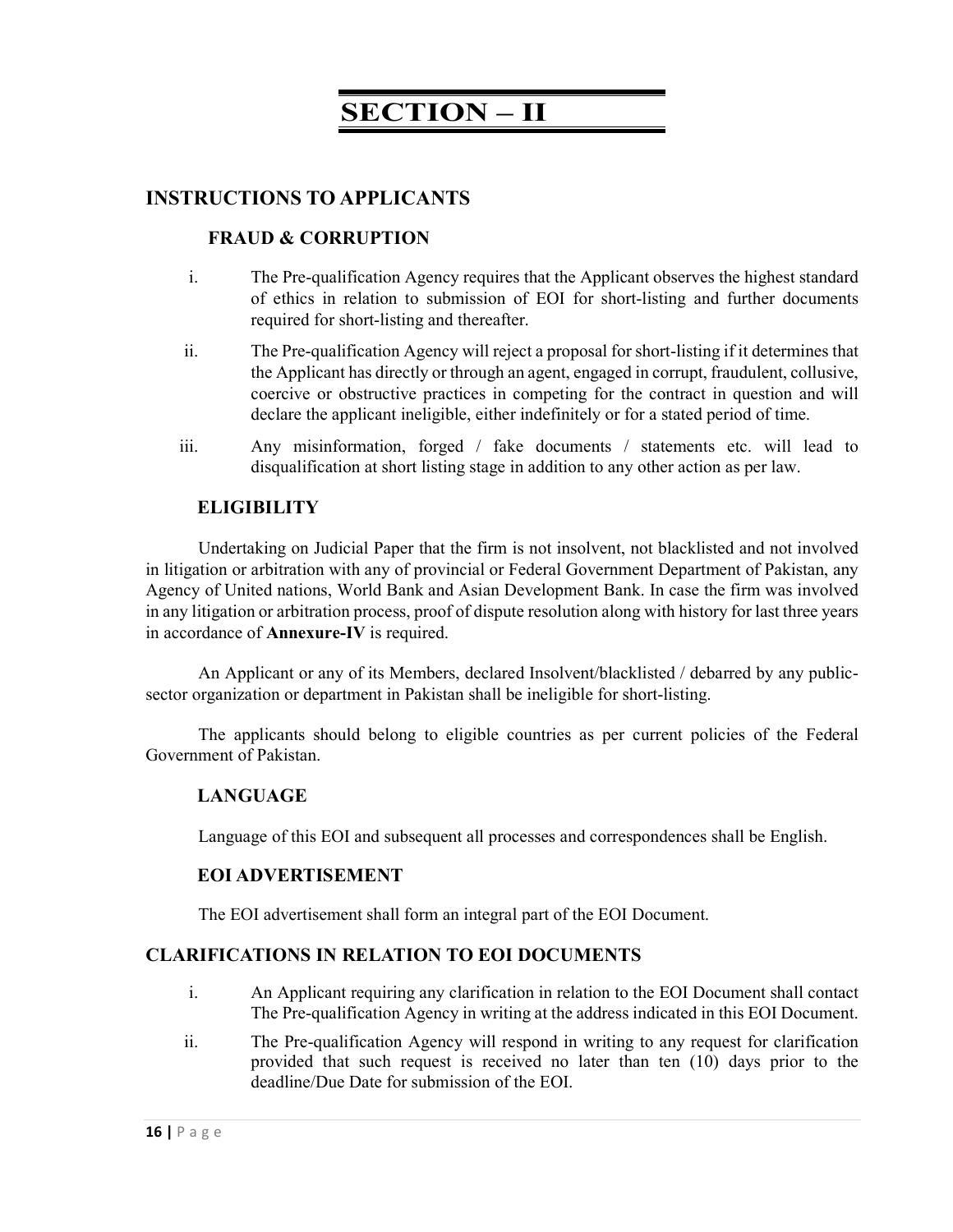#### **AMENDMENTS IN EOI DOCUMENTS**

- i. At any time prior to the deadline for submission of EOI, The Pre-qualification Agency may amend the EOI Document by issuing an addendum.
- ii. Any addendum issued shall be part of EOI Document.
- iii. To give Applicants reasonable time to take an addendum into account in preparing their applications, The Pre-qualification Agency may, at its discretion, extend the deadline for the submission of applications.
- iv. No objection shall be entertained regarding the terms & conditions of this EOI Document after deadline for submission of EOI.

#### **CHANGE IN INFORMATION PROVIDED TO PRE-QUALIFICATION AGENCY**

The Applicant shall immediately report to the Pre-qualification Agency in writing any change in the information provided in its EOI (including any information relevant to any Consortium). The determination of whether the change is material shall be in Pre-qualification Agency's sole and exclusive discretion and any material change could also lead to disqualification of such Applicant. Any failure to report change by the Applicant shall constitute grounds for disqualification.

#### **COST OF APPLICATION**

- i. The Applicant shall bear all costs associated with the preparation and submission of EOI. The Pre-qualification Agency will in no case be responsible or liable for those costs, regardless of the conduct or outcome of the short-listing process.
- ii. The Pre-qualification Agency will not be responsible for any costs or expenses incurred by the Applicant in connection with the preparation or delivery of proposals or visits to any office or site.
- iii. The Pre-qualification Agency shall be under no obligation to return any EOI or supporting materials submitted by the Applicant.

#### **DOCUMENTS ESTABLISHING THE ELIGIBILITY OF APPLICANT**

To establish its eligibility, the Applicants shall complete all eligibility requirements as set out in this document supported by verifiable documentary evidence. Applications without complete supporting documentary evidence, as required under this EOI, shall be considered non-responsive and shall be rejected.

#### **DOCUMENTS ESTABLISHING THE QUALIFICATIONS OF APPLICANT**

To establish its qualifications, the Applicant shall provide the information requested in the corresponding sheets, evaluation criteria etc. in the form of verifiable documentary evidence.

#### **CONSORTIUM**

- i. If Applicant is a Consortium, there must be a Lead Firm appointed through a Power of Attorney executed by all Consortium members individually, authorizing the Lead Firm to act on their behalf and to enter into legally binding obligations.
- ii. Power of Attorneys shall be prepared as instructed in Annexure I, II& III.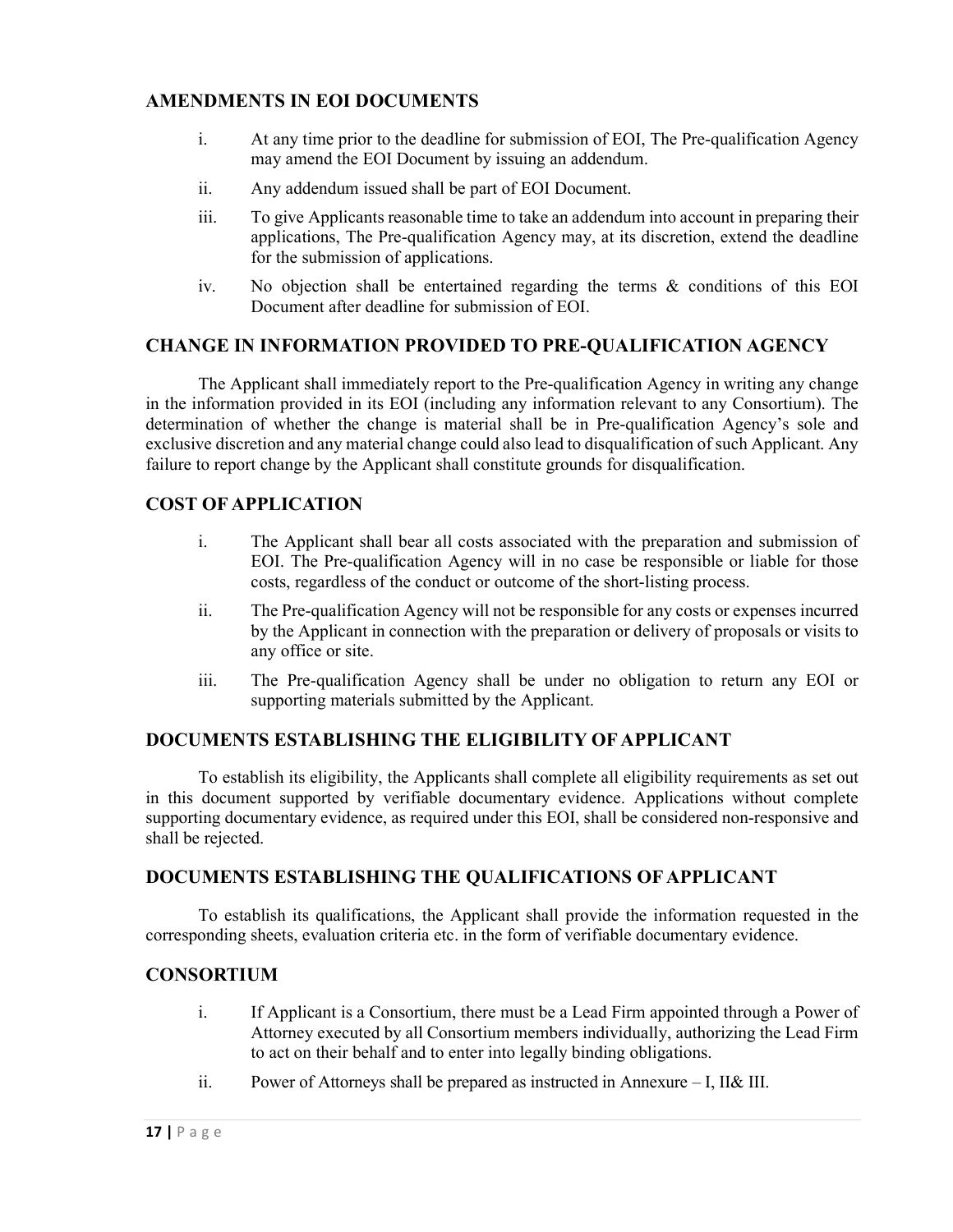- iii. In the event the Applicant is a Consortium, all communications and correspondence shall be routed through the Lead firm. The Procuring Agency shall only correspond with the Lead Firm and as such delivery of any notice, information or other correspondence to the Lead Firm shall be deemed delivered to all the members of Consortium.
- iv. One member of Consortium may participate in only one EOI and if one member participates in more than one EOI's, The Procuring Agency shall reject all such EOIs.

#### **SIGNING THE APPLICATION**

- i. The Applicant shall prepare and submit the EOI as described in this document. The EOI shall be signed by a person duly authorized on behalf of the Applicant through Power of Attorney.
- ii. Original written Power of Attorney authorizing the signatory of the Application to act for and on behalf of the Applicant shall be attached with the application according to the given Annexure-II.
- iii. Every page and every form of EOI shall be signed and stamped by the Signatory of the Application.

#### **SEALING AND IDENTIFICATION OF APPLICATION**

The Applicant shall enclose ONE Original and one copy of its EOI in a sealed envelope that shall:

- i. Bear the name and address of the Applicant,
- ii. Be addressed to the Director General Agriculture (Ext &AR) 21 Davis Road, Lahore.
- iii. Bear the specific identification of this short-listing process indicated in the EOI Document and shall be clearly marked the subject title.
- iv. Each EOI shall be in English accompanied by all the supporting documents. If any original supporting document is not in English, a certified translation of the same in English shall be provided by the Applicant.
- v. Applicants are also required to state, in their proposals, the name, title, phone  $\&$  fax numbers, e-mails, and addresses of their Primary Contact and Secondary Contact, through whom all communications shall be directed until the procurement process has been completed or terminated.
- vi. The Pre-qualification Agency will accept no responsibility for not processing any envelope that was not identified as required.

#### **OPENING OF APPLICATIONS**

The Pre-qualification Agency shall open (all) application(s) on the time  $\&$  date indicated in EOI advertisement.

#### **CONFIDENTIALITY**

Information relating to the evaluation of Applications, and recommendation for short-listing, shall not be disclosed to the Applicants or any other persons not officially concerned with such process until the notification of short-listing is made to all Applicants.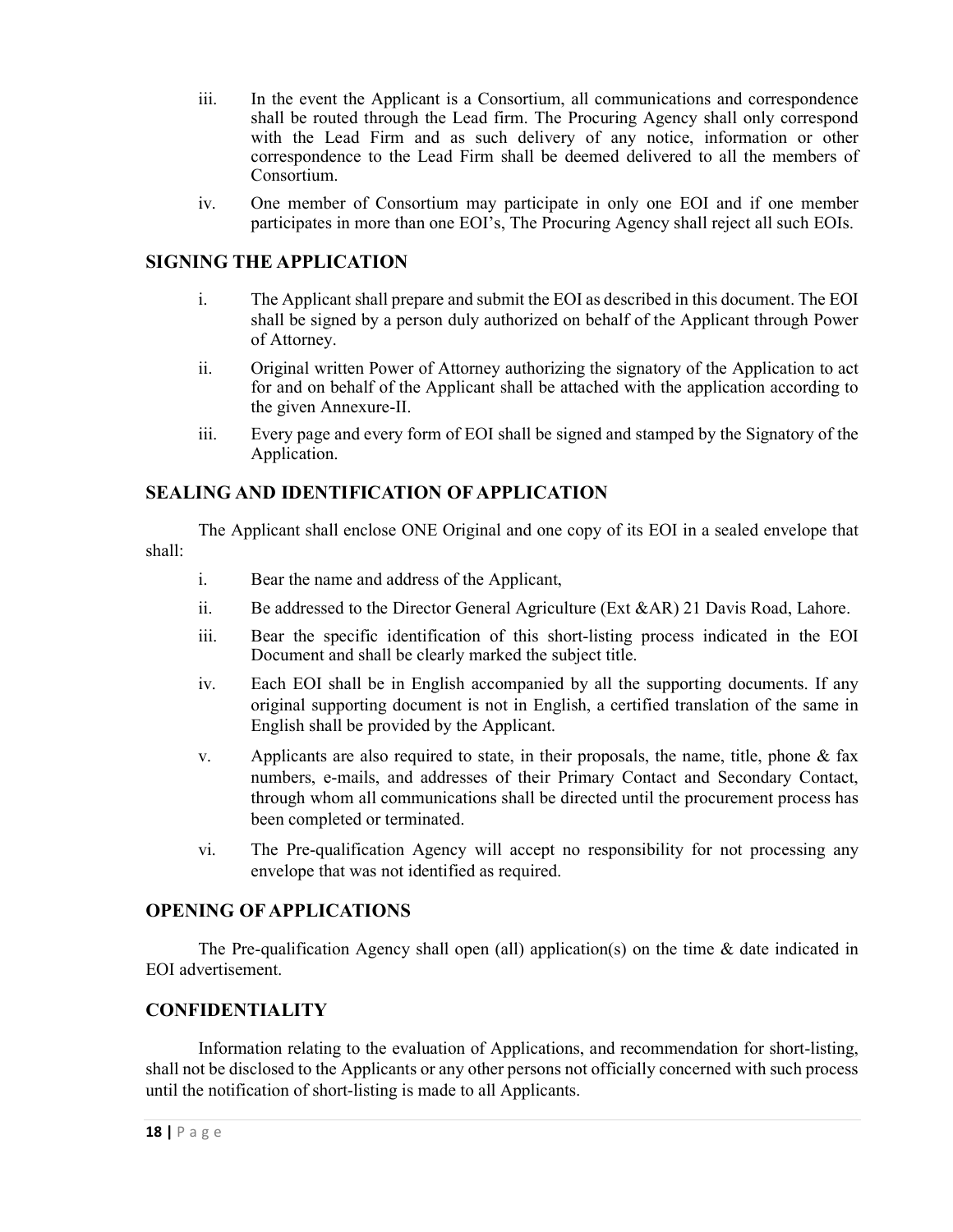#### **CLARIFICATIONS OF APPLICATIONS**

- i. To assist in the evaluation of applications, The Pre-qualification Agency may, at its discretion, ask any Applicant for a clarification of its application which shall be submitted within a stated reasonable period of time. Any request for clarification and all clarifications shall be in writing.
- ii. If an Applicant does not provide clarifications of the information requested by the deadline, the application shall be evaluated based on the information and documents available at the time of evaluation of the application. Failing to provide requisite information may lead to rejection / disqualification of application.

#### **RESPONSIVENESS OF APPLICATIONS**

All applications not responsive to the requirements of the EOI Documents shall be rejected.

#### **NOTIFICATION OF SHORT-LISTING**

The purpose of this EOI Document / Advertisement is to pre-qualify Firms. The Prequalification Agency shall promptly notify each Applicant as to whether or not it has been shortlisted after completing the process and procedure of short-listing.

#### **INTERPRETATION & FINAL DETERMINATION**

The interpretation and final determination of any matter relating to the EOI Document, all enclosed documents, sections, compliance documents etc. as well as any additional or supplementary information required by The Pre-qualification Agency will be at Pre-qualification Agency's sole discretion which shall be final and binding on the Applicants.

#### **USE OF INFORMATION**

Permission for disclosure of information submitted by an Applicant as part of the EOI is not required for the release of information to The Pre-qualification Agency, its governing bodies/departments, its consultants, advisors and personnel for the purpose of evaluation of application and short-listing.

#### **CONFLICT OF INTEREST**

The Pre-qualification Agency may confirm the status of the Applicant for the sake of conflict of interest before completion of the short-listing process. For this purpose, the Applicant shall be required to provide this information in specific terms and any misrepresentation shall be made a ground for rejection. Applicants shall note that in case of their selection, any such links, if detected during the course of their contract, would be reported by The Pre-qualification Agency to PPRA for cancellation of its registration/license leading to their blacklisting.

#### **GOVERNING LAW**

The governing laws of the Project and the contract thereto shall be laws of Pakistan (where Federal laws are applicable) and laws of Punjab (where provincial laws are applicable). The procurement process will be governed under the Punjab Procurement Rules 2014 (as amended up to date) & Regulations as available on the day of publication of this EOI, instructions of the Government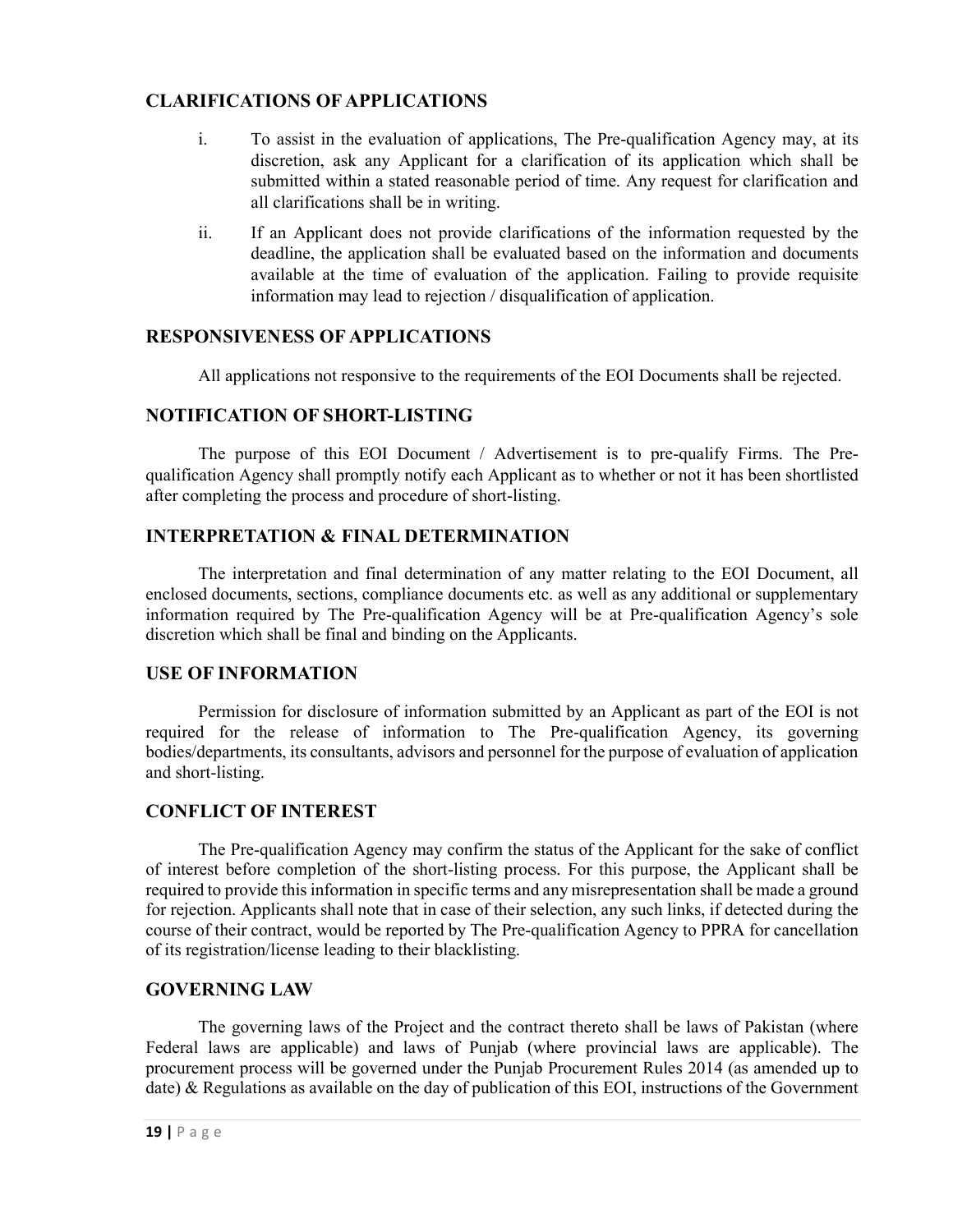of the Punjab received during the completion of the process, and other applicable laws of Punjab Province. The Rules may be downloaded from the Punjab Procurement Regulatory Authority ("PPRA") website Moreover, the entire EOI Document shall be construed in the light of these Rules.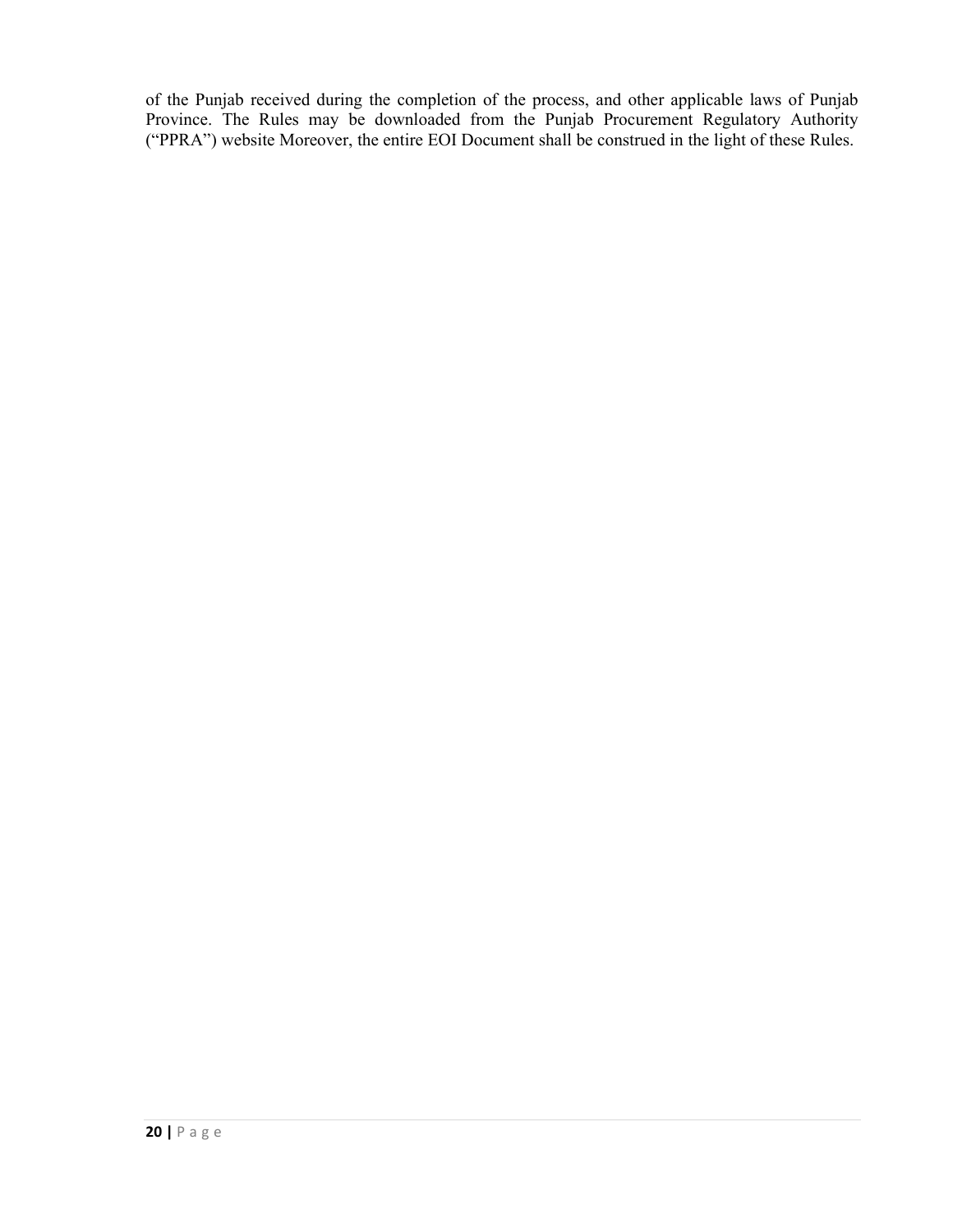# **SECTION – III**

### **MANDATORY REQUIREMENTS FOR APPLICANT**

| Sr.<br>No. | <b>Documents</b>                                                                                                                                                                                                    | <b>Source of</b><br>Verification                            | Lead<br>Firm | <b>Associate</b><br>Firm |
|------------|---------------------------------------------------------------------------------------------------------------------------------------------------------------------------------------------------------------------|-------------------------------------------------------------|--------------|--------------------------|
| 1.         | Legal Status of Firm (Registration with any of the<br>following) SECP or<br>Registrar of Firms or<br>FSCRD or Recognized by Govt. of Pakistan or<br>Relevant registration forum (In case of international<br>firms) | Registration<br>Certificate                                 | ✓            | ✓                        |
| 2.         | Valid NTN / FTN with active status (In case of<br>International Firm Local Partner should be registered<br>with Federal Board of Revenue in Pakistan)                                                               | <b>FBR</b><br>certificate/<br>FBR online<br>report          | ✓            | $\checkmark$             |
| 3.         | Sales & Dealer Distribution network in whole<br>province of Punjab districts not less than 100                                                                                                                      | Dealer<br>network List<br>with Ph. No.                      | ✓            |                          |
| 4.         | Annual turnover >PKR 20 Million in any year from<br>FY 2018-19 to FY 2020-21                                                                                                                                        | <b>FBR</b><br>Returns/Report                                | $\checkmark$ |                          |
| 5.         | Annual quantity 50 ton of cotton seed got certified<br>from FSC $\&$ RD in any year from 2018-19 to FY<br>2020-21                                                                                                   | <b>FSC&amp;RD</b><br>Report/Letter<br>or Import<br>Document | ✓            |                          |
| 6.         | <b>Business Volume Performa</b>                                                                                                                                                                                     | Annexure<br>(VII)                                           | $\checkmark$ |                          |
| 7.         | Power of Attorney (For Signatory of Application)                                                                                                                                                                    | Annexure (II)<br>Printed on a<br>PKR 1000/-<br>stamp paper  | ✓            |                          |
| 8.         | Power of Attorney (For Lead Member of<br>Consortium) if applicable                                                                                                                                                  | Annexure (I)<br>Printed on a<br>PKR 1000/-<br>stamp paper   |              |                          |
| 9.         | Power of Attorney (Authorized Representative of<br>each Member of Consortium) if applicable                                                                                                                         | Annexure (III)<br>Printed on a<br>PKR 1000/-<br>stamp paper | ✓            |                          |
| 10.        | History of litigation                                                                                                                                                                                               | Annexure (IV)<br>Printed on a<br>PKR 200/-<br>stamp paper   | ✓            |                          |
| 11.        | Affidavit of correctness of information                                                                                                                                                                             | Annexure (V)<br>Printed on a<br>PKR 200/-<br>stamp paper    | ✓            |                          |
| 12.        | e-voucher Specification                                                                                                                                                                                             | Annexure-VI                                                 | $\checkmark$ |                          |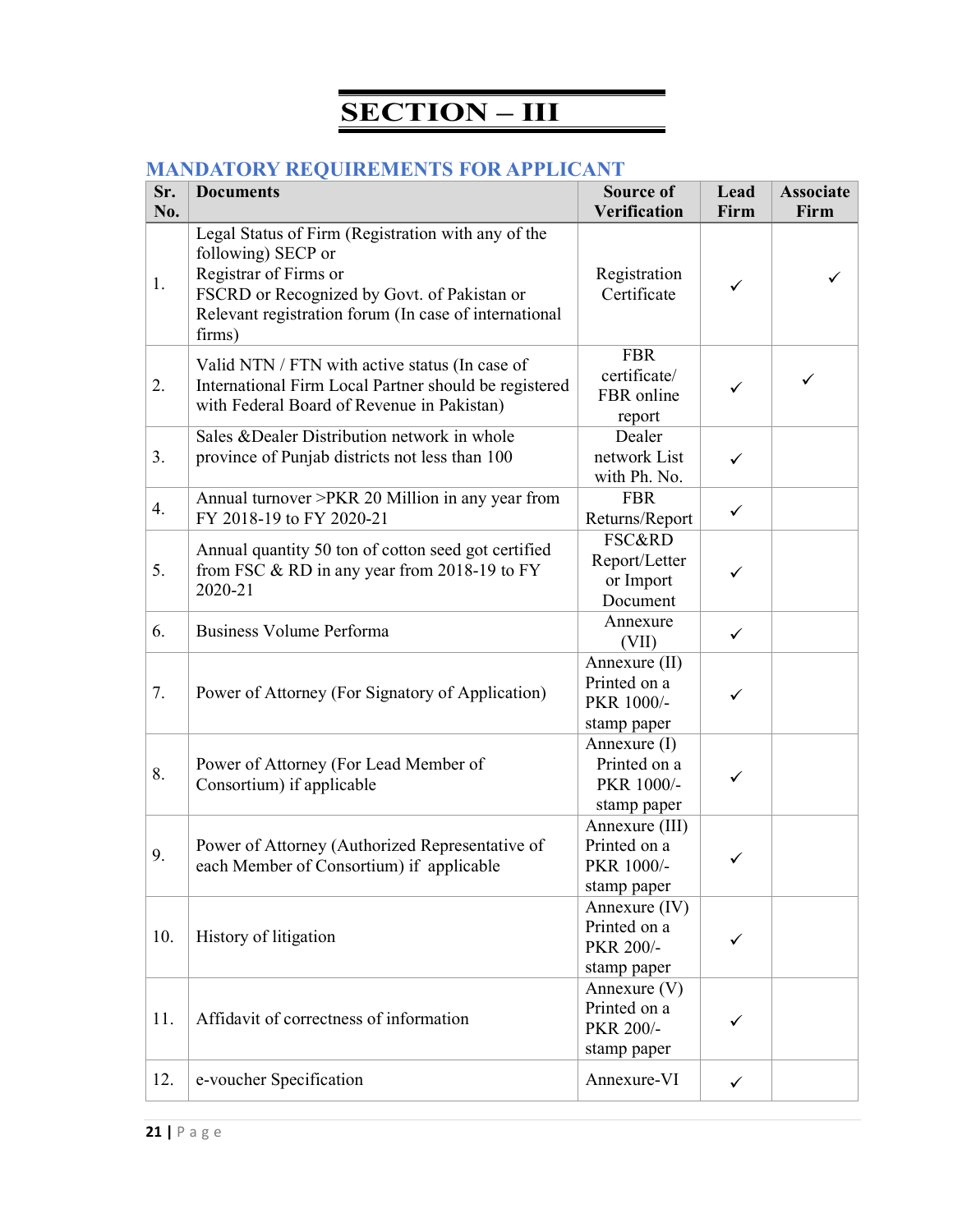|     | Field Inspection Reports (FIRs) | <b>FSC&amp;RD</b><br>Reports         |  |
|-----|---------------------------------|--------------------------------------|--|
| 14. | Stamped & Signed EOIs Document  | All document<br>attached with<br>EOI |  |

#### **NOTE:**

- i. Please attach copies of all certificates / relevant documents.
- ii. Procurement Agency can inspect the seed sample of products presented by the applicant, if deem feasible.
- iii. In case the applicant is not a Consortium, all the above-mentioned requirements shall be fulfilled by the single applicant.
- iv. Public sector organization can directly sign the contract and no evaluation required
- v. The manufacturer/suppliers will be prequalified for one year and prequalification committee will extend the contract/agreement for further one year in case of satisfactory performance.
- vi. Upon selection and before signing Contract, the successful applicant shall provide a Performance Guarantee amounting to PKR: 50,000/- in the shape of Demand Draft, Pay Order, Bankers' Cheque, or CDR after prequalification.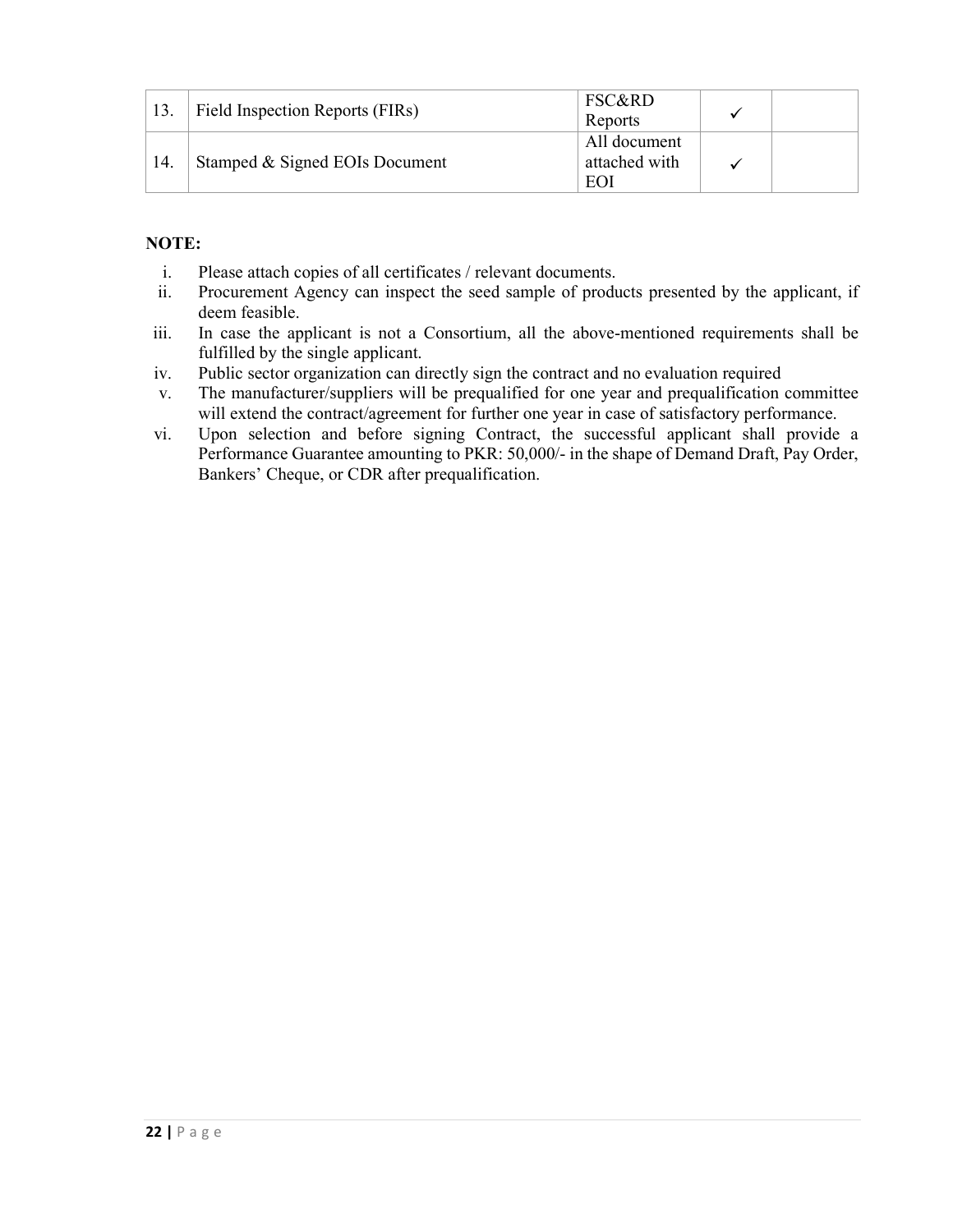## **INFORMATION FORM**

| <b>Name of Applicant:</b>                         |  |
|---------------------------------------------------|--|
| Firm / Company / Consortium:                      |  |
| <b>Applicant as Manufacture/Supplier/Importer</b> |  |

- **a) Address:**
- **b) Telephone No (s):**
- **c) Fax Number:**
- **d) E-mail Address:**
- **e) Preferred mode of correspondence** Mobile:
- **f) Please select the relevant Cotton varieties:**

| $Sr.$ #        | <b>Variety Name</b> | <b>Select</b><br>the<br>Provided<br>(Yes/No) | <b>Unit Price</b><br>(PKR) | No. of Bags Provided in<br>One Year(6kg & 10kg) | <b>FSC&amp;RD Tag</b><br>issued (Yes/No) |
|----------------|---------------------|----------------------------------------------|----------------------------|-------------------------------------------------|------------------------------------------|
| 1              | IUB-2013            |                                              |                            |                                                 |                                          |
| 2              | <b>MNH-1020</b>     |                                              |                            |                                                 |                                          |
| 3              | <b>BS-15</b>        |                                              |                            |                                                 |                                          |
| $\overline{4}$ | CIM-663             |                                              |                            |                                                 |                                          |
| 5              | <b>NIAB-878</b>     |                                              |                            |                                                 |                                          |
| 6              | <b>NIAB-545</b>     |                                              |                            |                                                 |                                          |
| $\overline{7}$ | CKC-1               |                                              |                            |                                                 |                                          |
| 8              | CKC-3               |                                              |                            |                                                 |                                          |
| 9              | NIAB Kiran          |                                              |                            |                                                 |                                          |

**In case of Consortium, provide following information:** 

| $S/N0$ . | Name of Consortium<br>Firms* | <b>Brief Description</b><br>each<br><b>Consortium Firm</b> | in<br>Role<br>Consortium | Representative of Each<br>Associate / Consortium<br>Firm in Consortium** | Contact<br><b>Information</b> |
|----------|------------------------------|------------------------------------------------------------|--------------------------|--------------------------------------------------------------------------|-------------------------------|
|          |                              |                                                            |                          |                                                                          |                               |
|          |                              |                                                            |                          |                                                                          |                               |

**\***Start with the Lead Firm in Consortium.

**\*\***To be appointed through Power of Attorney by each Associate / Consortium Firm.

**(To be Signed by Authorized Signatory)**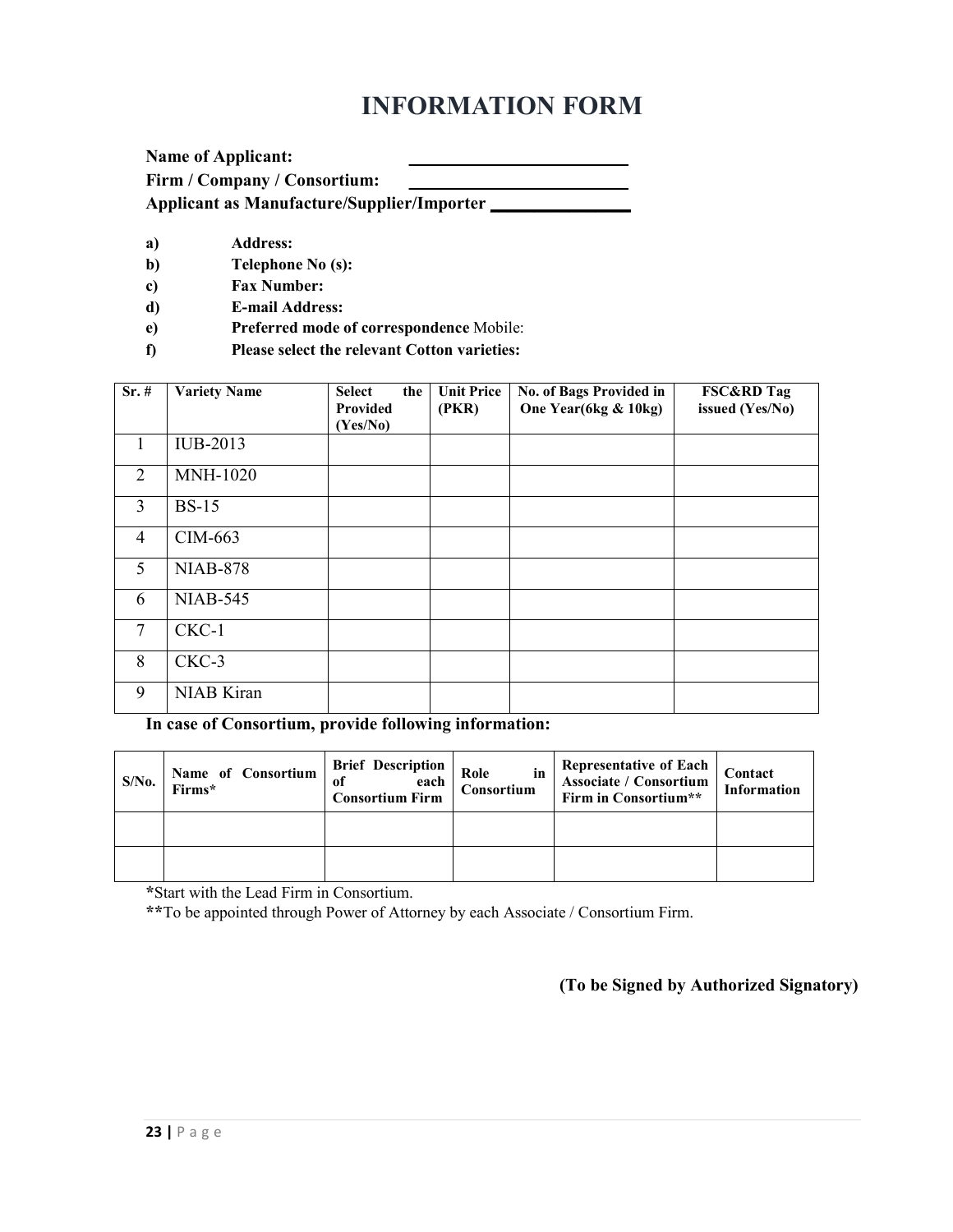### **EXPRESSION OF INTEREST (EOI) FOR SUPPLY OF CERTIFIED COTTON SEED TO FARMERS**

To

Director General Agriculture, (EXT.&AR) 21-Davis Road, Lahore.

#### **Subject: EXPRESSION OF INTEREST (EOI) FOR SUPPLYING THE CERTIFIED COTTON SEED BAGS TO FARMERS**

Dear Sir,

This is in response to your EOI advertisement published in the daily newspaper [ ] on [-- 2022] inviting expression of interest for prequalifying implementing firms for the Project **" ".** We hereby submit our expression of interest to supply following cotton seed Varieties(s):1.\_\_\_\_\_\_\_\_\_\_\_\_\_ 2.\_\_\_\_\_\_\_\_\_\_\_\_\_  $3$   $4$   $4$   $5$   $5$   $6$   $7$  $8$  9

We have attached all the requisite information according to the given formats. The information furnished by us in this expression of interest is correct to the best of our knowledge and belief. We understand that you will evaluate our application to decide whether or not we are eligible and shortlisted to proceed further in the process.

We shall remain obliged.

Dated: / /2022

#### **Sincerely yours,**

………………….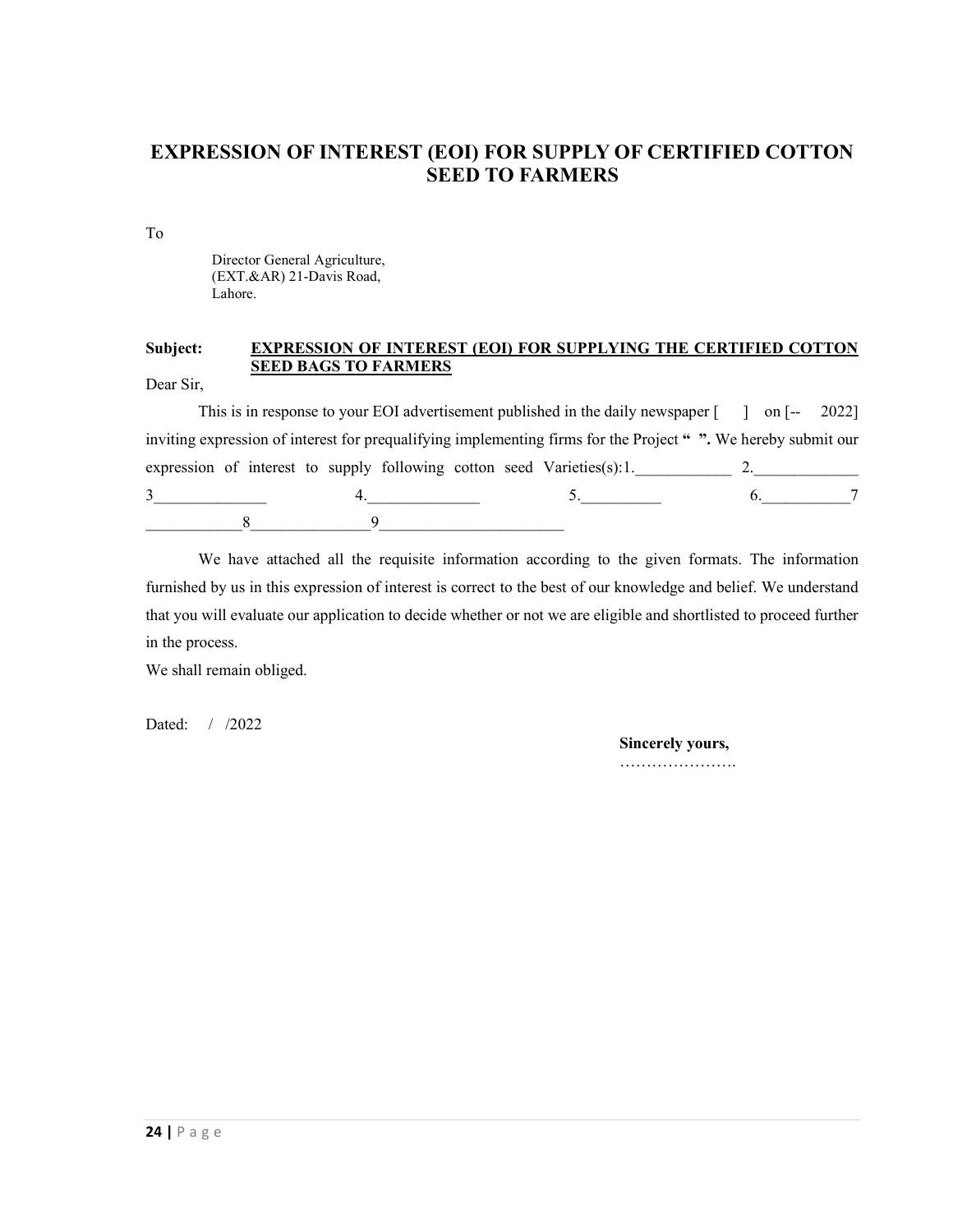#### **ANNEXURE I**

#### **Power of Attorney**

#### **(For Lead Member of Consortium)**

[To be printed on a PKR 1000/- stamp paper]

Whereas the **Director General (Ext & AR) for "SEED SUPPLIERS FOR PASTING OF E-VOUCHERS ON COTTON SEEDS BAGS" Agriculture Department (GoPb)** (herein after referred as the "Procuring Agency") has invited EOI for Short listing of Applicant(s) to pre-Qualify for **"Subsidy on Certified Cotton Seed"**

Whereas, 2003, 2008, 2008, 2008, 2008, 2008, 2008, 2008, 2008, 2008, 2008, 2008, 2008, 2008, 2008, 2008, 2008, 2008, 2008, 2008, 2008, 2008, 2008, 2008, 2008, 2008, 2008, 2008, 2008, 2008, 2008, 2008, 2008, 2008, 2008, 200 and individually as the **"Member"**) being members of the Consortium are interested in Prequalification for the Scheme in accordance with the terms and conditions of the EOI Document and:

Whereas, it is necessary for the CONSORTIUM to designate one of the CONSORTIUM Member as the Lead Member with all necessary power and authority to do for and on behalf of the CONSORTIUM, all acts, deeds and things as may be necessary in connection with the CONSORTIUM's EOI Application for the Scheme and its execution.

#### NOW THEREFORE KNOW ALL MEN BY THESE PRESENTS

| We,<br>having our registered office at                                                                   |                  | $M/s$ .     |
|----------------------------------------------------------------------------------------------------------|------------------|-------------|
| having our registered office at                                                                          |                  | and $M/s$ . |
| , having our registered office at                                                                        | [the respective] |             |
| names and addresses of the registered office] (hereinafter collectively referred to as the "Principals") |                  |             |
| hereby irrevocably designate, nominate, constitute, appoint and authorize M/s<br>do                      |                  |             |
| having its registered office at ______________, being one                                                |                  |             |
| of the Member of the Consortium, as the Lead Member and true and lawful attorney of the Consortium       |                  |             |
| (hereinafter referred to as the "Attorney") and hereby irrevocably authorize the Attorney (with power    |                  |             |
| to sub-delegate) to conduct all business for and on behalf of the CONSORTIUM and any one of us           |                  |             |
| during the Short listing process and, in the event the Consortium is awarded the Contract, during the    |                  |             |
| execution of the Scheme, and in this regard, to do on our behalf and on behalf of the Consortium, all    |                  |             |
| or any of such acts, deeds or things as are necessary or required or incidental to the submission of its |                  |             |
| bid for the Scheme, including but not limited to signing and submission of all applications, Bids and    |                  |             |
| other documents and writings, participate in bidders' and other conferences, respond to queries, submit  |                  |             |
| information/documents, sign and execute contracts and undertakings consequent to acceptance of the       |                  |             |
| bid of the CONSORTIUM and generally to represent the CONSORTIUM in all its dealings with the             |                  |             |
| Authority.                                                                                               |                  |             |
| AND hereby agree to ratify and confirm and do hereby ratify and confirm all acts, deeds and things       |                  |             |

by agree to ratify and confirm and do hereby ratify and confident lawfully done or caused to be done by our said Attorney pursuant to and in exercise of the powers conferred by this Power of Attorney and that all acts, deeds and things done by our said Attorney in exercise of the powers hereby conferred shall and shall always be deemed to have been done by us/ CONSORTIUM.

Furthermore, each provision of this Power of Attorney is severable and distinct from the others. The invalidity, illegality or unenforceability of any one or more provisions of this Power of Attorney at any time shall not in any way affect or impair the validity, legality and enforceability of the remaining provisions hereof.

**IN WITNESS WHEREOF**, we have executed this **POWER OF ATTORNEY** as of [Date]. For: [Consortium Member-1]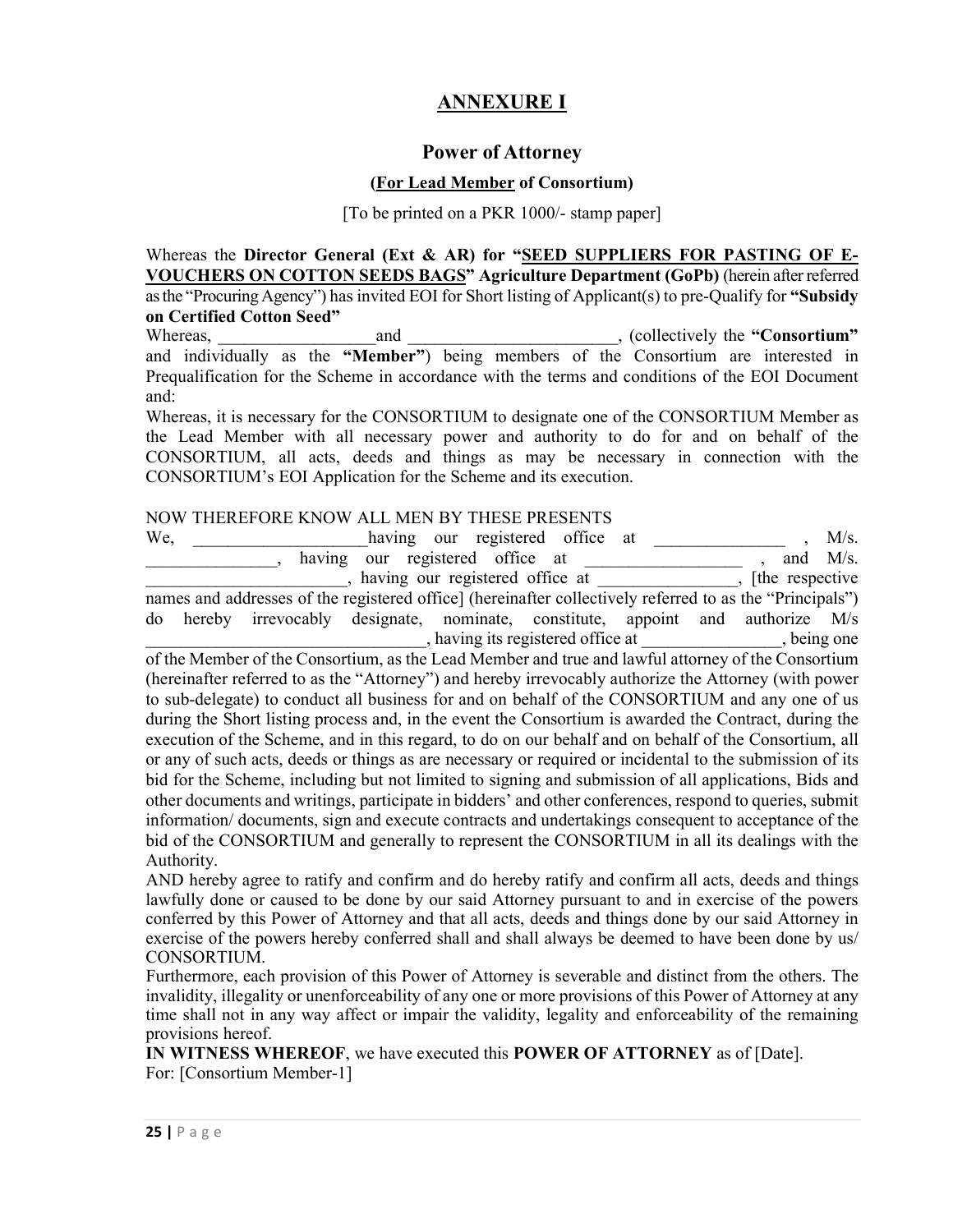| Title:                                   |                 |                     |  |
|------------------------------------------|-----------------|---------------------|--|
|                                          |                 |                     |  |
|                                          |                 |                     |  |
| For: [Consortium Member-2]               |                 |                     |  |
| Signature:                               |                 |                     |  |
|                                          |                 |                     |  |
|                                          |                 |                     |  |
| $CNIC/Passport \#:$                      |                 |                     |  |
| <b>WITNESSES:</b>                        |                 |                     |  |
|                                          |                 |                     |  |
| $\mathbf{NAME} \underline{\hspace{1cm}}$ |                 | <b>NAME</b>         |  |
| <b>ADDRESS</b>                           | <b>ADDRESS:</b> |                     |  |
| NIC OR PASSPORT NO:                      |                 | NIC OR PASSPORT NO: |  |
| Notes:                                   |                 |                     |  |

• To be executed by Authorized Representatives of all the Members of the Consortium

The mode of execution of the Power of Attorney should be in accordance with the procedure, if any, laid down by the Applicable Law and the charter documents of the executant(s) and when it is so required, the same should be under common seal affixed in accordance with the required procedure.

• Also, wherever required, the applicant should submit for verification the extract of the charter documents and documents such as a resolution/power of attorney in favor of the person executing this Power of Attorney for the delegation of power hereunder on behalf of the applicant.

• For a Power of Attorney executed and issued overseas, the document will also have to be legalized by the Pakistani Embassy and notarized in the jurisdiction where the Power of Attorney is being issued. Once the original Power of Attorney has been brought into Pakistan, adhesive stamps are to be affixed on the same.

**……………………………………………………………………. AS NOTARIZED BY THE NOTARY PUBLIC**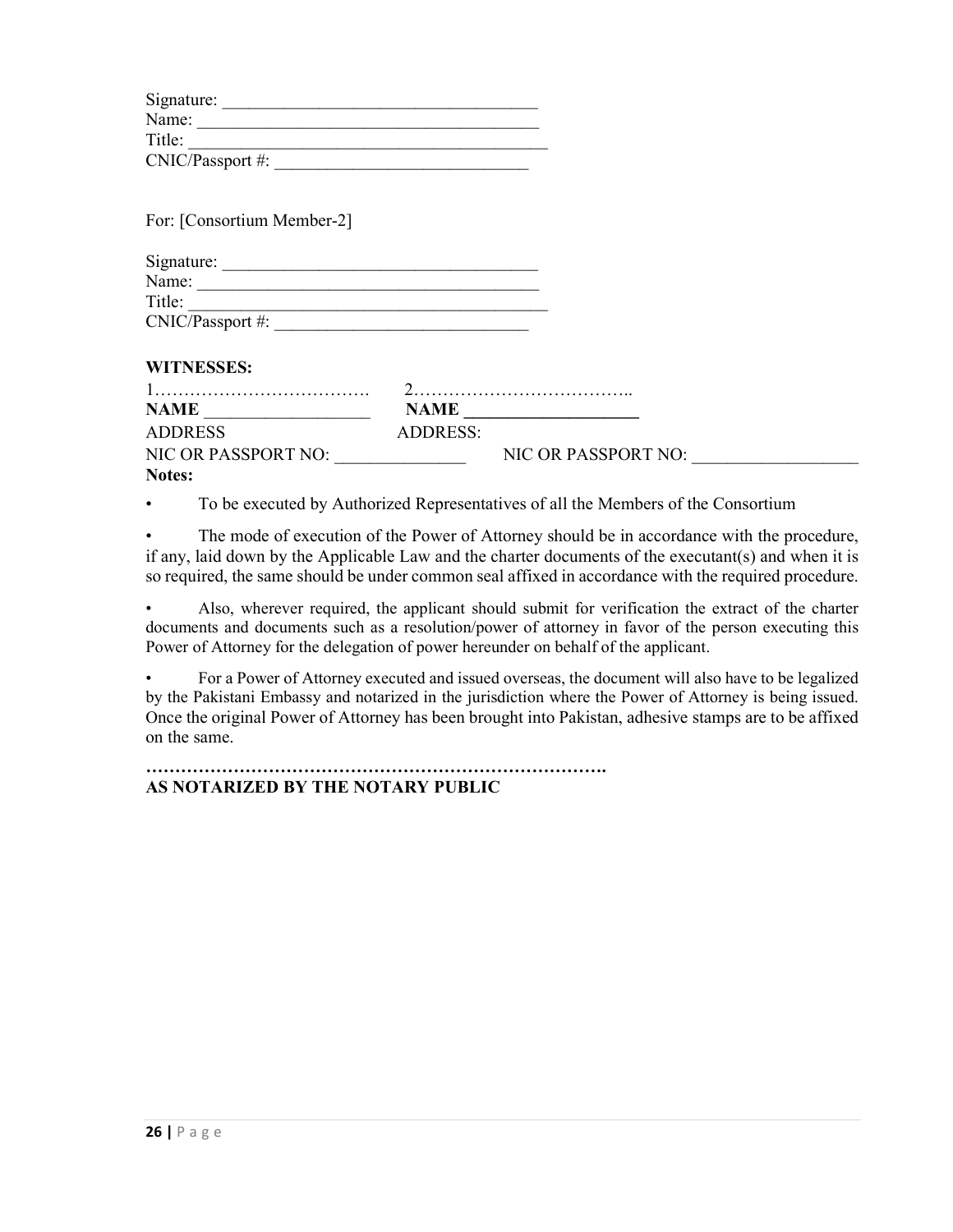## **ANNEXURE-II**

#### **Power of Attorney**

#### **(For signatory of Application)**

[To be printed on a PKR 1000/- stamp paper]

**KNOW ALL MEN BY THESE PRESENTS THAT** by this Power of Attorney ("Power of **Attorney** having its registered office at  $\begin{bmatrix} \cdot & \cdot & \cdot \\ \cdot & \cdot & \cdot \\ \cdot & \cdot & \cdot \end{bmatrix}$ , does hereby nominate, Attorney<br>
appoint and authorize having its registered office at [ ], does hereby nominate,<br>
having CNIC No<br>
Herein after referred to appoint and authorize\_\_\_\_\_\_\_\_\_\_\_, having CNIC No\_\_\_\_\_\_\_\_\_\_. Herein after referred to as the **"Signatory of Application"**, to do in our name and on our behalf the following:

- i. Sign and submit to Scheme Coordinator or its authorized nominee, the EOI/Tender/Bid of pre-qualification for "**Subsidy on Certified cotton seed"**, in response to the EOI advertisement dated [ ] issued by The Procuring Agency and all other documents and instruments required to submit the EOI/Tender/Bid.
- ii. Execute all such contracts, deeds, documents and instruments as may be considered necessary and expedient in relation to the foregoing; and
- iii. Do and carry out all other actions as may be required by the Procuring Agency in connection with the EOI/Tender/Bidding process as a whole;
- iv. To immediately notify The Procuring Agency in writing of any impending or actual revocation as well as any change in the terms of this Power of Attorney**.**
- v. To do in our name and on our behalf, all such acts, deeds and things necessary in connection with or incidental to our EOI and/or Bid in response to the above referred tenders including signing and submission of all documents, instruments and deeds (including correcting any deficiencies or mistakes therein), attending any meetings organized by the Procuring Agency (including pre-bid conference meetings and bid opening meetings) and providing information/responses to the Procuring Agency in all matters in connection with our Bid.

We,  $\ell$  *[, do hereby ratify and confirm whatsoever the Signatory of Application shall* do by virtue of these presents and further agree that whatever the Signatory of Application shall do or cause to be done pursuant to this Power of Attorney shall be binding on us.

Furthermore, each provision of this Power of Attorney is severable and distinct from the others. The invalidity, illegality or unenforceability of any one or more provisions of this Power of Attorney at any time shall not in any way affect or impair the validity, legality and enforceability of the remaining provisions hereof.

#### **IN WITNESS WHEREOF**, we have executed this **POWER OF ATTORNEY** as of [ - -2022] **FOR: [INSERT NAME OF APPLICANT FIRM] FOR SIGNATORY OF THE APPLICATION (Attorney)**

| Signature:        | Signature:        |  |
|-------------------|-------------------|--|
| Name:             | Name:             |  |
| Title:            | Title:            |  |
| CNIC/Passport No. | CNIC/Passport No. |  |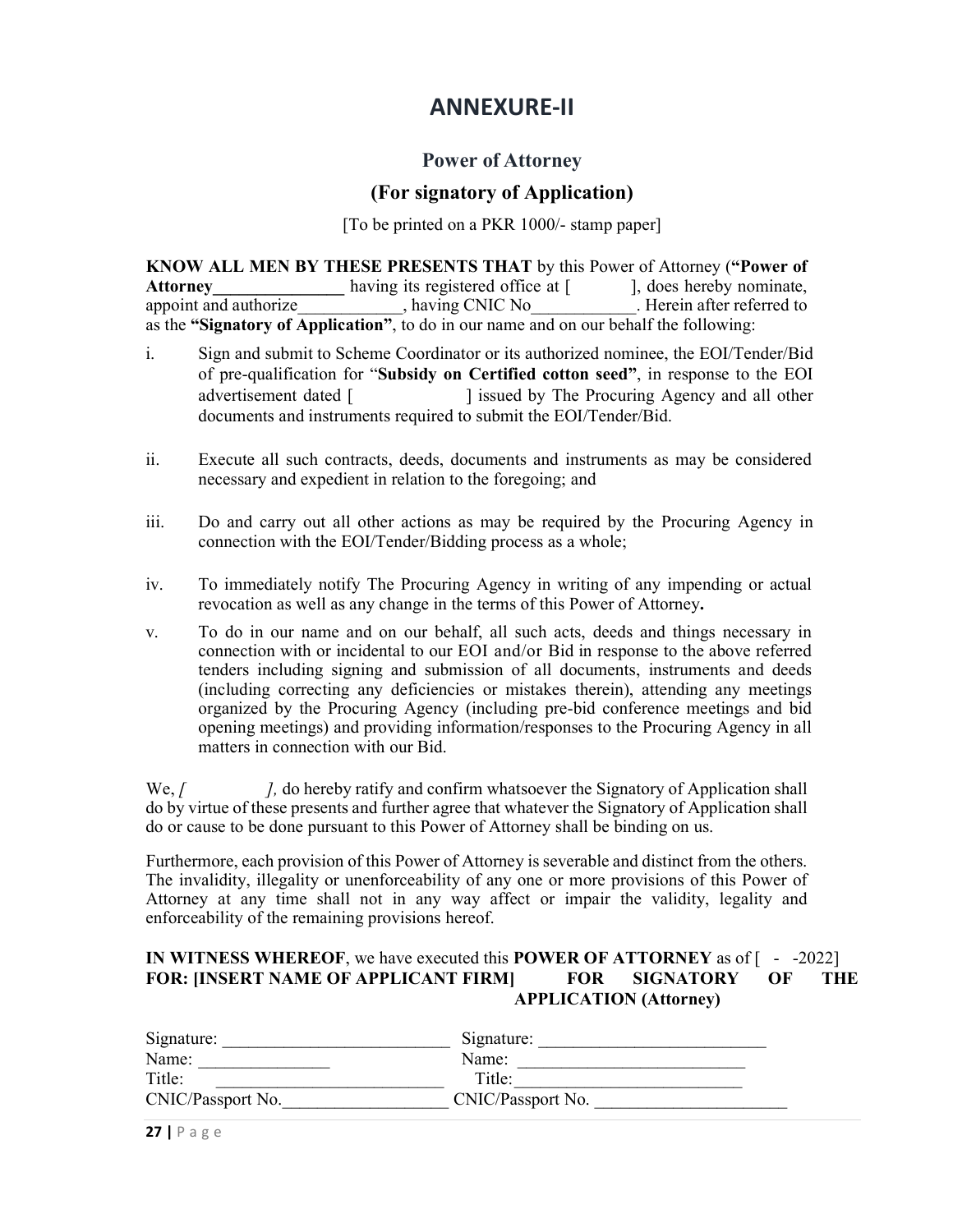**WITNESSES:**

| ADDRESS: | ADDRESS |
|----------|---------|

CNIC OR PASSPORT NO. \_\_\_\_\_\_\_\_\_\_\_\_\_\_\_ CNIC OR PASSPORT NO.\_\_\_\_\_\_\_\_\_\_\_\_\_\_\_\_\_\_\_\_\_ **Notes:** 

- a) In case of Consortium; To be executed by the Authorized Representative of the Lead Member of the Consortium
- b) In case of Single Applicant Firm; To be executed by:
- i. Partners in case of a Partnership Firm; or
- ii. Chairman Board of Directors in case of a Company.
- c) In the case of a Pakistani Executor or Attorney, a copy of his/her Computerized National Identity Card ("CNIC") should be attached with the Power of Attorney. In the case of a non-Pakistani Executor or Attorney, a copy of his/her passport should be attached.
- d) The mode of execution of the Power of Attorney should be in accordance with the procedure, if any, laid down by the Applicable Law and the charter documents of the executant(s) and when it is so required, the same should be under common seal affixed in accordance with the required procedure.
- e) Also, wherever required, the applicant should submit for verification the extract of the charter documents and documents such as a resolution/power of attorney in favor of the person executing this Power of Attorney for the delegation of power hereunder on behalf of the applicant.
- f) For a Power of Attorney executed and issued overseas, the document will also have to be legalized by the Pakistani Embassy and notarized in the jurisdiction where the Power of Attorney is being issued. Once the original Power of Attorney has been brought into Pakistan, adhesive stamps are to be affixed on the same.

**……………… AS NOTARIZED BY THE NOTARY PUBLIC\_\_\_\_\_\_\_\_\_\_\_\_\_\_\_\_\_**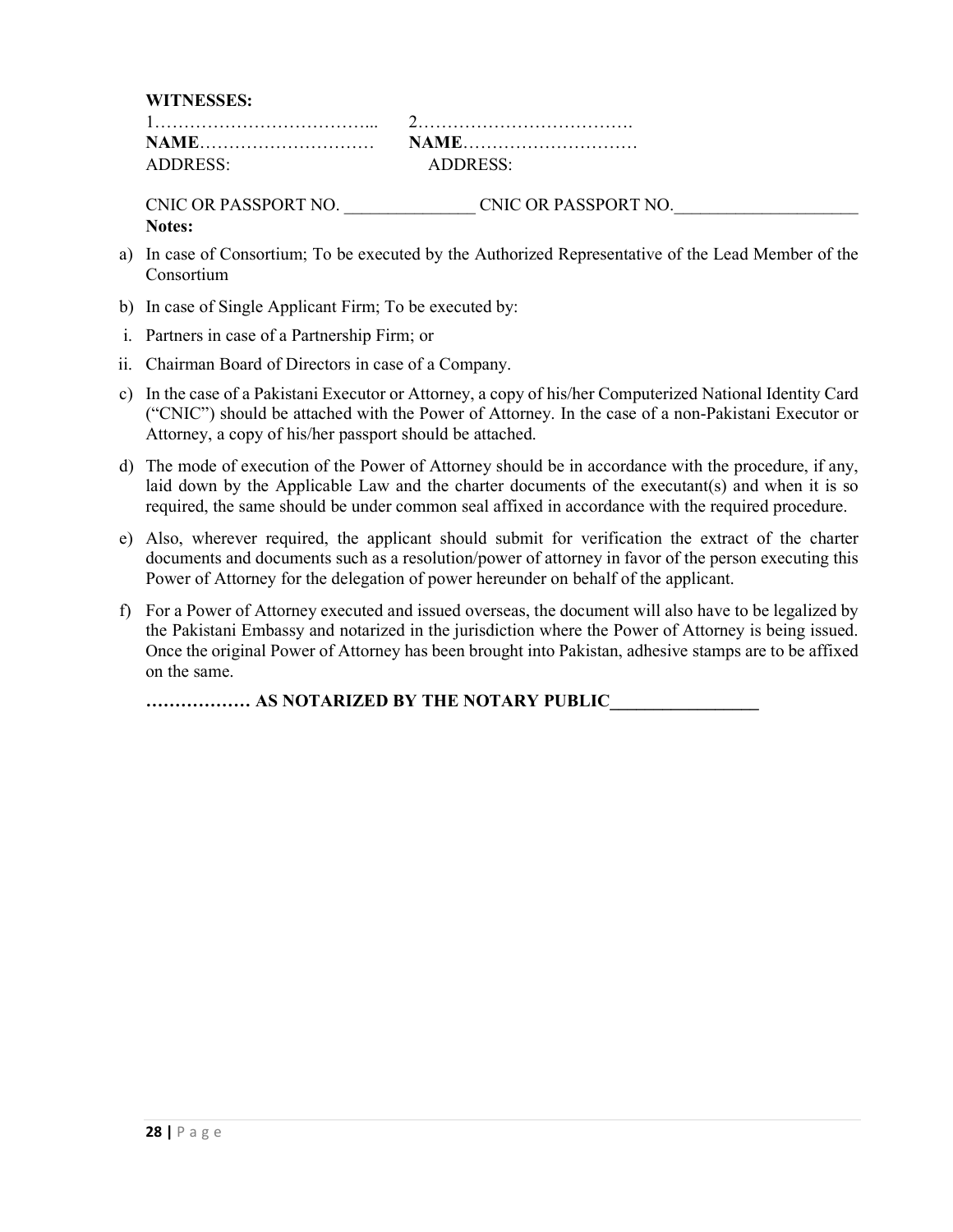## **ANNEXURE-III**

#### **Power of Attorney**

#### **(Authorized Representative of Each Member of Consortium)**

[To be printed on a PKR 1000/- stamp paper] **KNOW ALL MEN BY THESE PRESENTS THAT** by this Power of Attorney (**"Power of**  Attorney"), *Linsert name of firm* having its registered office at [<br>
], does hereby nominate, appoint and authorize Mr.  $\lambda$ , does hereby nominate, appoint and authorize Mr. No. **No.** hereinafter referred to as the "Authorized Representative", to do in our name and on our behalf the following:

- i. To form a Consortium with other firms to participate in the EOI/Tender/Bid of prequalification for "**SEED SUPPLIERS FOR PASTING OF E-VOUCHERS ON CERTIFIED COTTON SEED BAGS"**, in response to the EOI advertisement dated \_\_\_\_\_\_] issued by the Procuring Agency and all other documents and instruments in relation thereto.
- ii. execute all such contracts, deeds, documents and instruments as may be considered necessary and expedient in relation to the foregoing; and
- iii. do and carry out all other actions as may be required by The Procuring Agency in connection with the tender process as a whole (including EOI, RFP, Bid etc.);
- iv. to immediately notify The Procuring Agency in writing of any impending or actual revocation as well as any change in the terms of this Power of Attorney**.**
- v. To do in our name and on our behalf ,all such acts, deeds and things necessary in connection with or incidental to our EOI and/or Bid in response to the above referred tenders including signing and submission of all documents, instruments and deeds (including correcting any deficiencies or mistakes therein) ,attending any meetings organized by the Procuring Agency (including pre-bid conference meetings and bid opening meetings)and providing information/responses to the Procuring Agency in all matters in connection with our Bid.

We, *[Insert name of Firm],* do hereby ratify and confirm whatsoever the Signatory of Application shall do by virtue of these presents and further agree that whatever the Signatory of Application shall do or cause to be done pursuant to this Power of Attorney shall be binding on us.

Furthermore, each provision of this Power of Attorney is severable and distinct from the others. The invalidity, illegality or unenforceability of any one or more provisions of this Power of Attorney at any time shall not in any way affect or impair the validity, legality and enforceability of the remaining provisions hereof.

**IN WITNESS WHEREOF**, we have executed this **POWER OF ATTORNEY** as of [Date].

| <b>FOR: [INSERT NAME OF APPLICANT FIRM]</b> |  |  |  |  |  |
|---------------------------------------------|--|--|--|--|--|
| Signature:                                  |  |  |  |  |  |
| Name:                                       |  |  |  |  |  |
| Title:                                      |  |  |  |  |  |
| CNIC/Passport No.                           |  |  |  |  |  |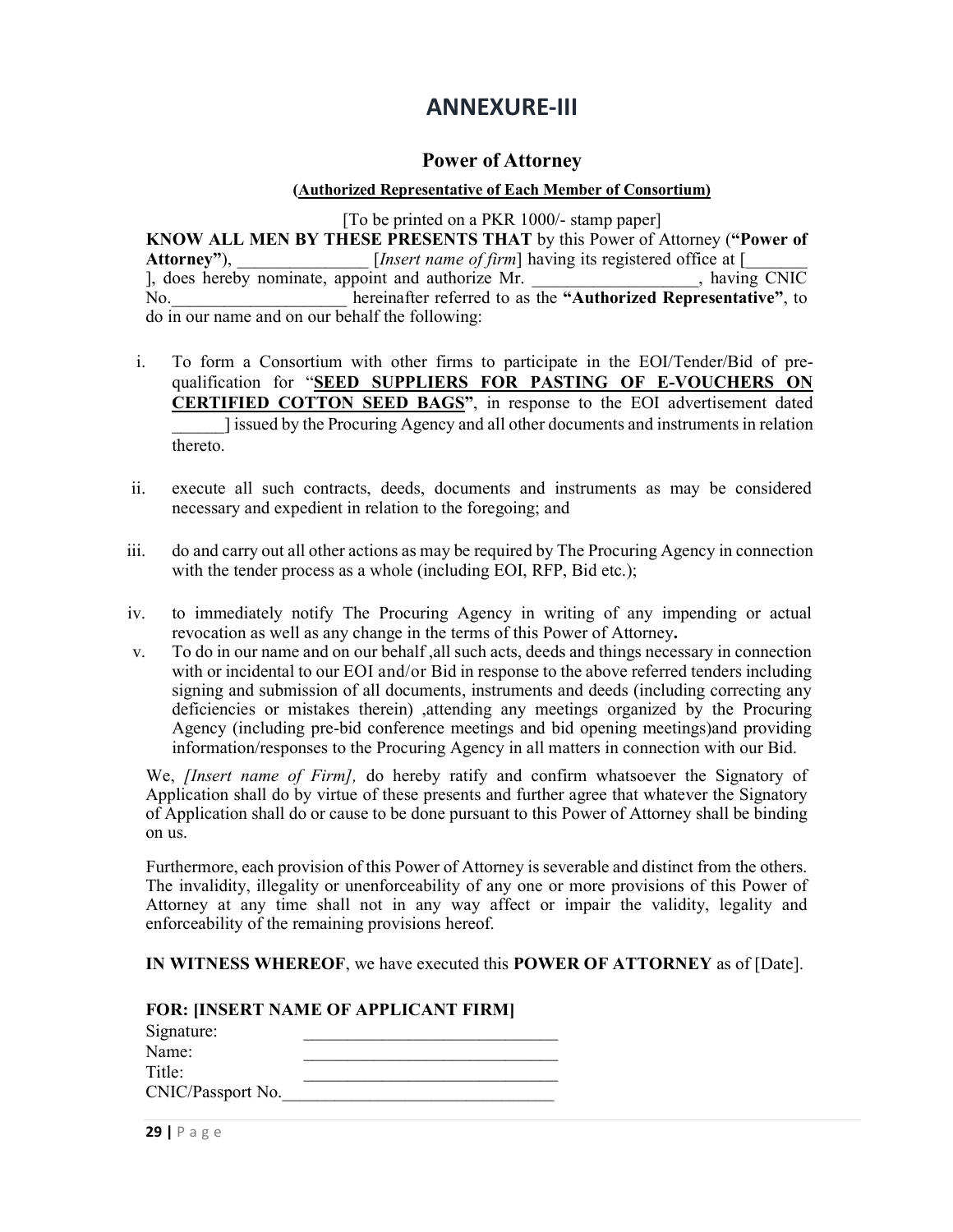|  | FOR AUTHORIZED REPRESENTATIVE (Attorney) |  |
|--|------------------------------------------|--|
|--|------------------------------------------|--|

| Signature:        |  |
|-------------------|--|
| Name:             |  |
| Title:            |  |
| CNIC/Passport No: |  |

#### **WITNESSES:**

| NAME                                  | <b>NAME</b>                                    |
|---------------------------------------|------------------------------------------------|
| ADDRESS:                              | ADDRESS:                                       |
| NIC OR PASSPORT NO: ----------------- | NIC OR PASSPORT NO: -------------------------- |
| Notes:                                |                                                |

- i. To be separately executed by every Member of the Consortium
- ii. The Executant(s) shall be:
	- a. Partners in case of a Partnership Firm; or
	- b. Chairman Board of Directors in case of a Company.
- iii. In the case of a Pakistani Executor or Attorney, a copy of his/her Computerized National Identity Card ("CNIC") should be attached with the Power of Attorney. In the case of a non-Pakistani Executor or Attorney, a copy of his/her passport should be attached.
- iv. The mode of execution of the Power of Attorney should be in accordance with the procedure, if any, laid down by the Applicable Law and the charter documents of the executant(s) and when it is so required, the same should be under common seal affixed in accordance with the required procedure.
- v. Also, wherever required, the applicant should submit for verification the extract of the charter documents and documents such as a resolution/power of attorney in favor of the person executing this Power of Attorney for the delegation of power hereunder on behalf of the applicant.
- vi. For a Power of Attorney executed and issued overseas, the document will also have to be legalized by the Pakistani Embassy and notarized in the jurisdiction where the Power of Attorney is being issued. Once the original Power of Attorney has been brought into Pakistan, adhesive stamps are to be affixed on the same.

**…………………………………………………………………….**

#### **AS NOTARIZED BY THE NOTARY PUBLIC**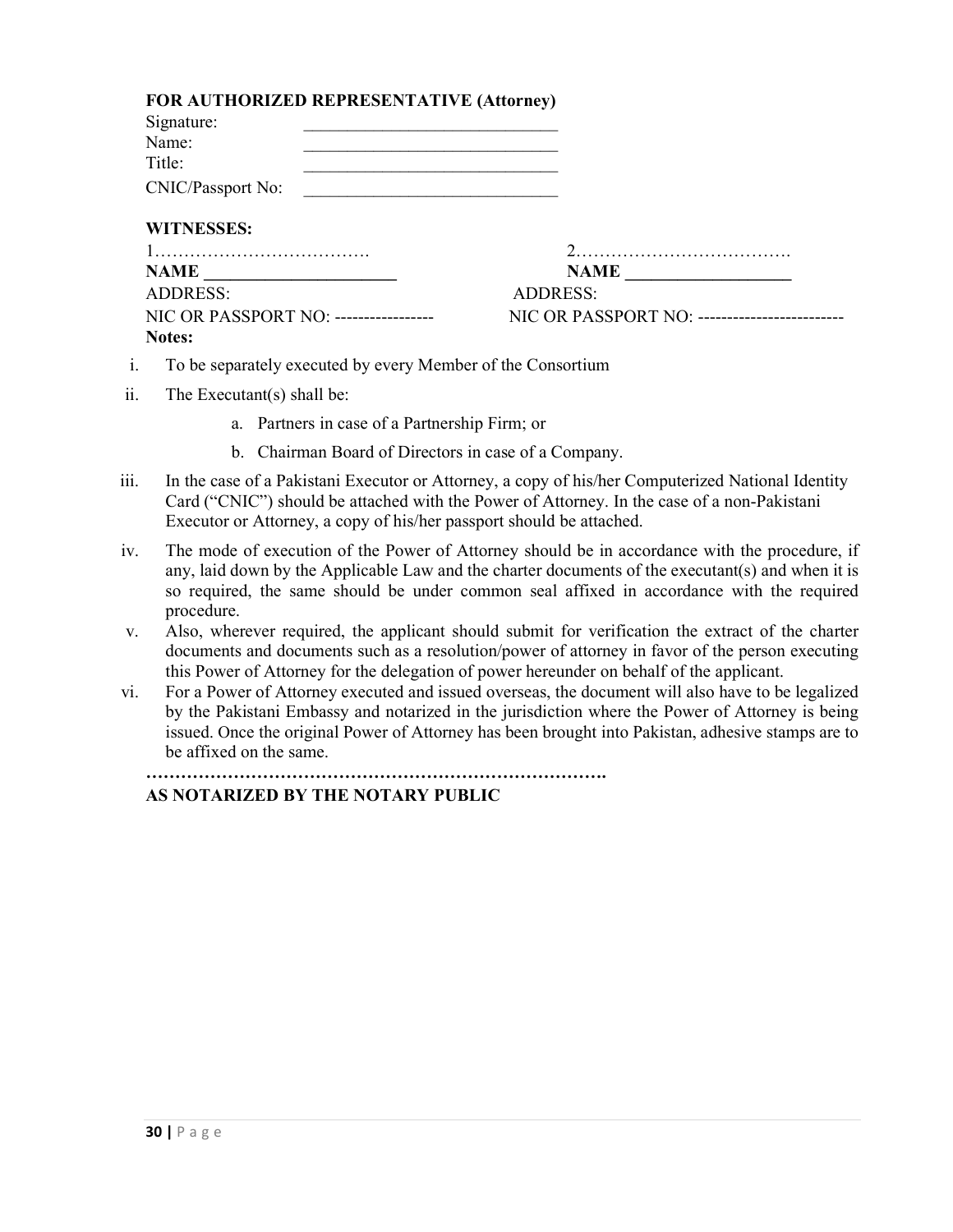## **ANNEXURE IV**

[To be printed on a PKR 200/- stamp paper]

### **Litigation History**

**NAME:** *(Representative of )*

| Year | Award for or<br>against<br>Applicant | Name of Client,<br><b>Cause of litigation</b><br>and matter in<br>dispute | <b>Disputed amount</b><br>(Current value in<br>Pakistani Rs. or<br><b>US\$</b> equivalent) |
|------|--------------------------------------|---------------------------------------------------------------------------|--------------------------------------------------------------------------------------------|
|      |                                      |                                                                           |                                                                                            |
|      |                                      |                                                                           |                                                                                            |
|      |                                      |                                                                           |                                                                                            |
|      |                                      |                                                                           |                                                                                            |

Note:

- i. Attach Affidavit on non-judicial stamp paper that non-performance of a contract did not occur within the last ten years based on information on all settled disputes or litigation.
- ii. Applicants, including each of the partners of a joint venture, should provide information on any history of litigation or arbitration resulting from contracts executed in the last 03 years or currently under execution. A separate sheet should be used for each partner of Consortium.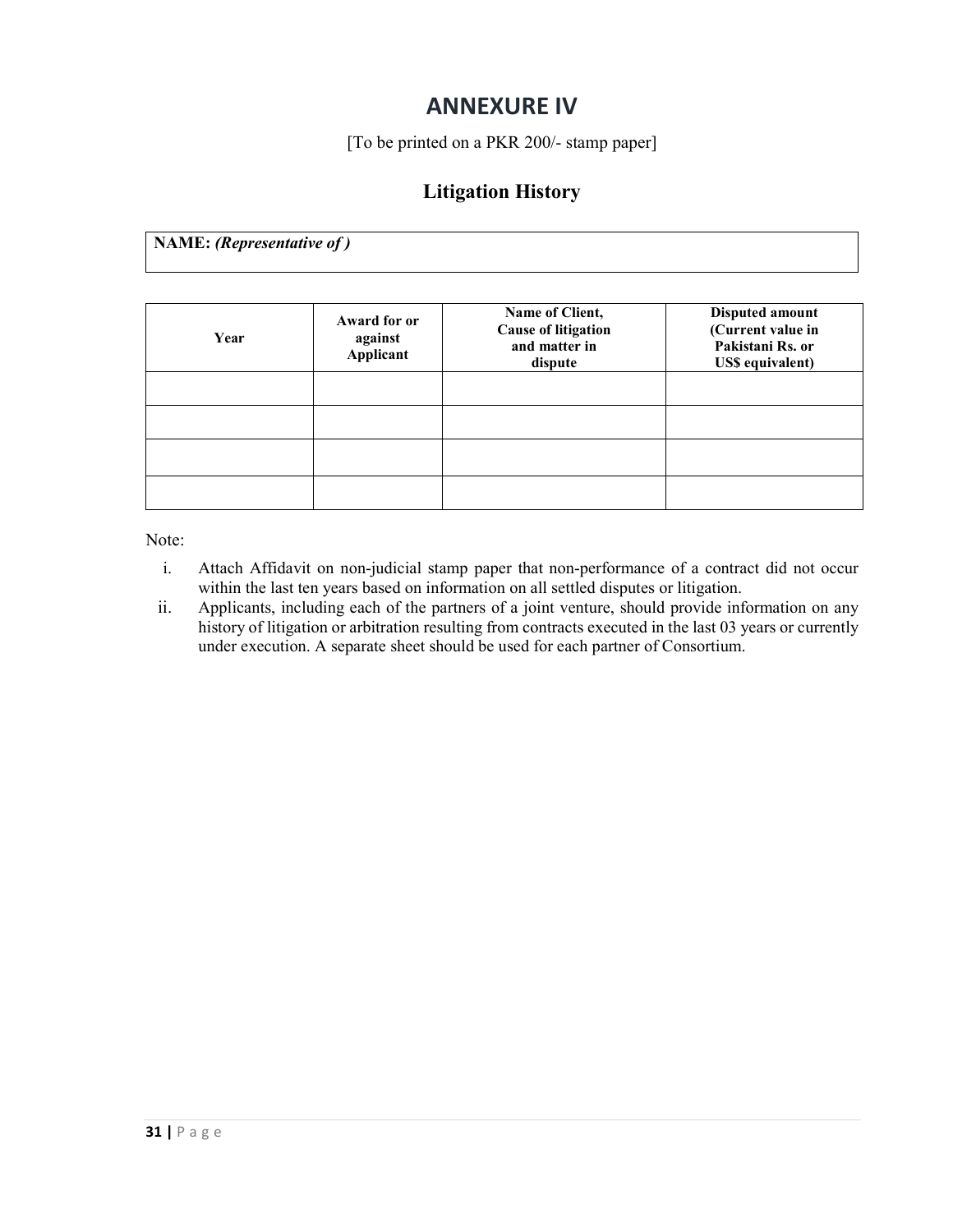## **ANNEXURE V**

#### **Affidavit for Correctness of Information**

[To be printed on a PKR 200/- stamp paper]

**Name:** *( )*

I, the undersigned, do hereby certify that all the statements made in the EOI and in the supporting documents are true, correct and valid to the best of my knowledge and belief and may be verified by Procuring Agency for **"Subsidy on Certified Cotton Seed". Agriculture** Department (GoPb), at any time, if deems it necessary.

The undersigned hereby authorize and request the bank, person, firm or corporation to furnish any additional information requested by the Pre-qualification Agency deemed necessary to verify this statement regarding my (our) competence and general reputation. Firm is not insolvent, not blacklisted and not involved in litigation or arbitration with any of provincial or Federal Government Department of Pakistan, any Agency of United nations, World Bank and Asian Development Bank. The undersigned understands and agrees that further qualifying information may be requested and agrees to furnish any such information at the request of the Procuring Agency.

> *Signed by an authorized representative*  Title of Officer Name of Firm: Date: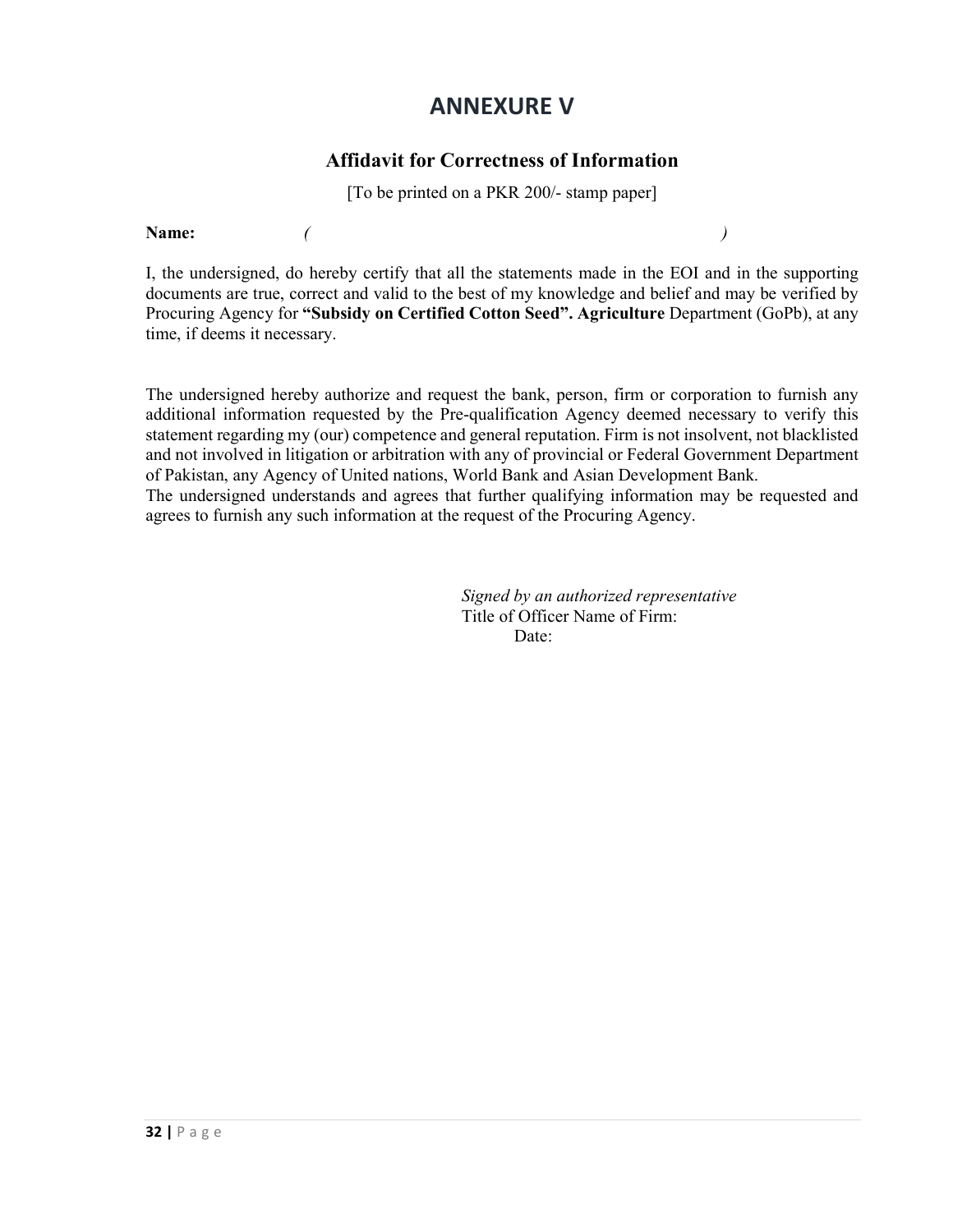## **Annexure-VI**

## **Specifications for E- Vouchers**

|   | <b>SECURITY FEATURES</b>                                             | <b>NATURE</b> |
|---|----------------------------------------------------------------------|---------------|
|   | 1. Color shift ink-changes color when viewed at different angles     | Overt         |
|   | 2. Dual light polarization-seen through validator                    | Semi Covert   |
|   | 3. Die cut marks-peel off resistant                                  | Overt         |
| 4 | Serial numbers                                                       | Overt         |
|   | 5. Hidden random numbers-visible after scratching (Provided by PITB/ | Covert        |
|   | <b>TECHNOLOGY PARTNER)</b>                                           |               |
| 6 | Short code-for SMS verification                                      | Overt         |
|   | 7. Size $70-80$ mm <sup>*</sup> 40-45mm                              |               |
|   | 8. Font Size 12 (Time New Romans)                                    | Covert        |